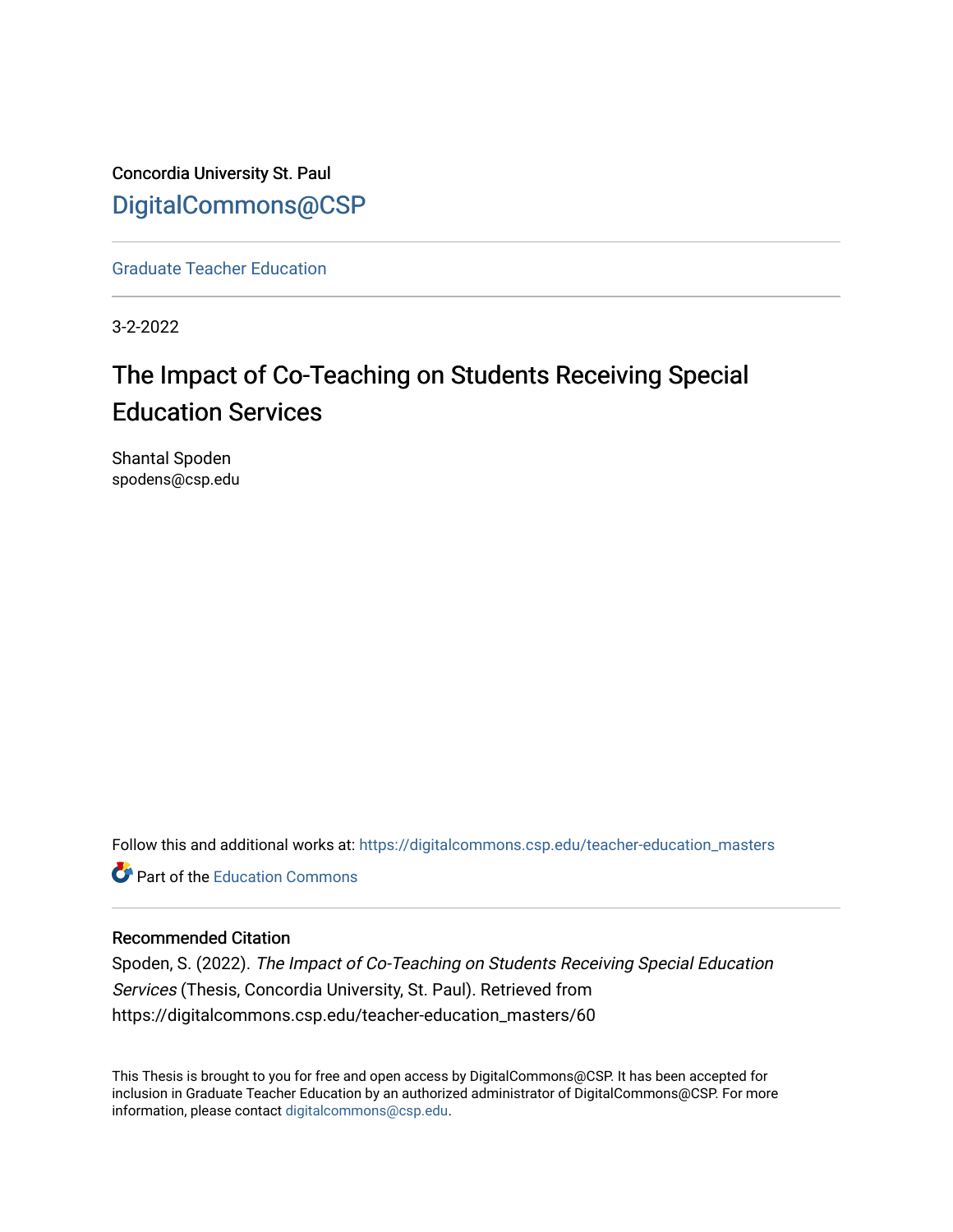# **The Impact of Co-Teaching on Students Receiving Special Education Services**

Shantal Spoden

Concordia University, St. Paul

ED 590: Conducting Research and Completing the Capstone – 037

Professor Brian Boothe, Ed. D.

Second Reader: Tosca Grimm, Ed. D.

February 16, 2022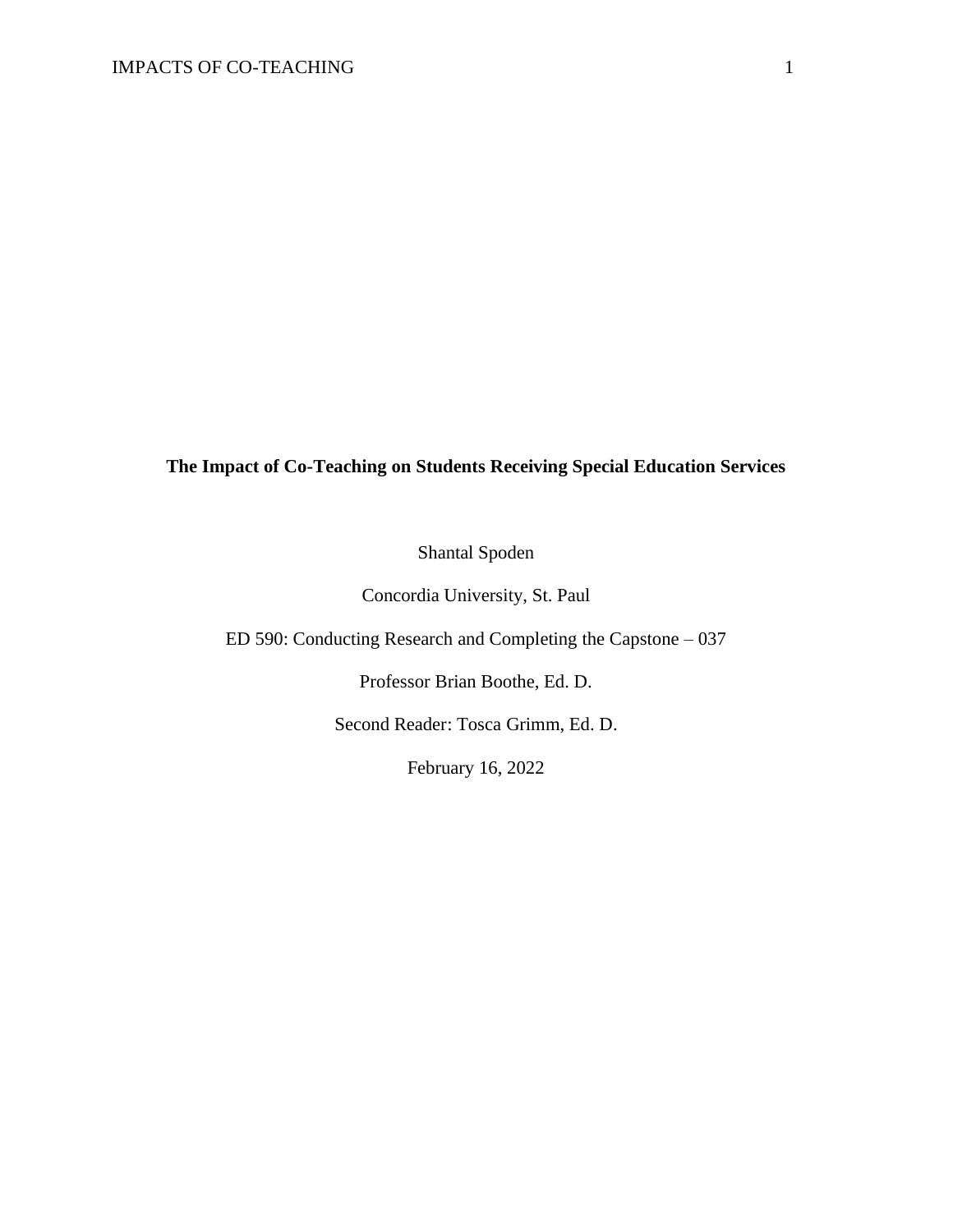# **Table of Contents**

| .32 |
|-----|
|     |
|     |
|     |
|     |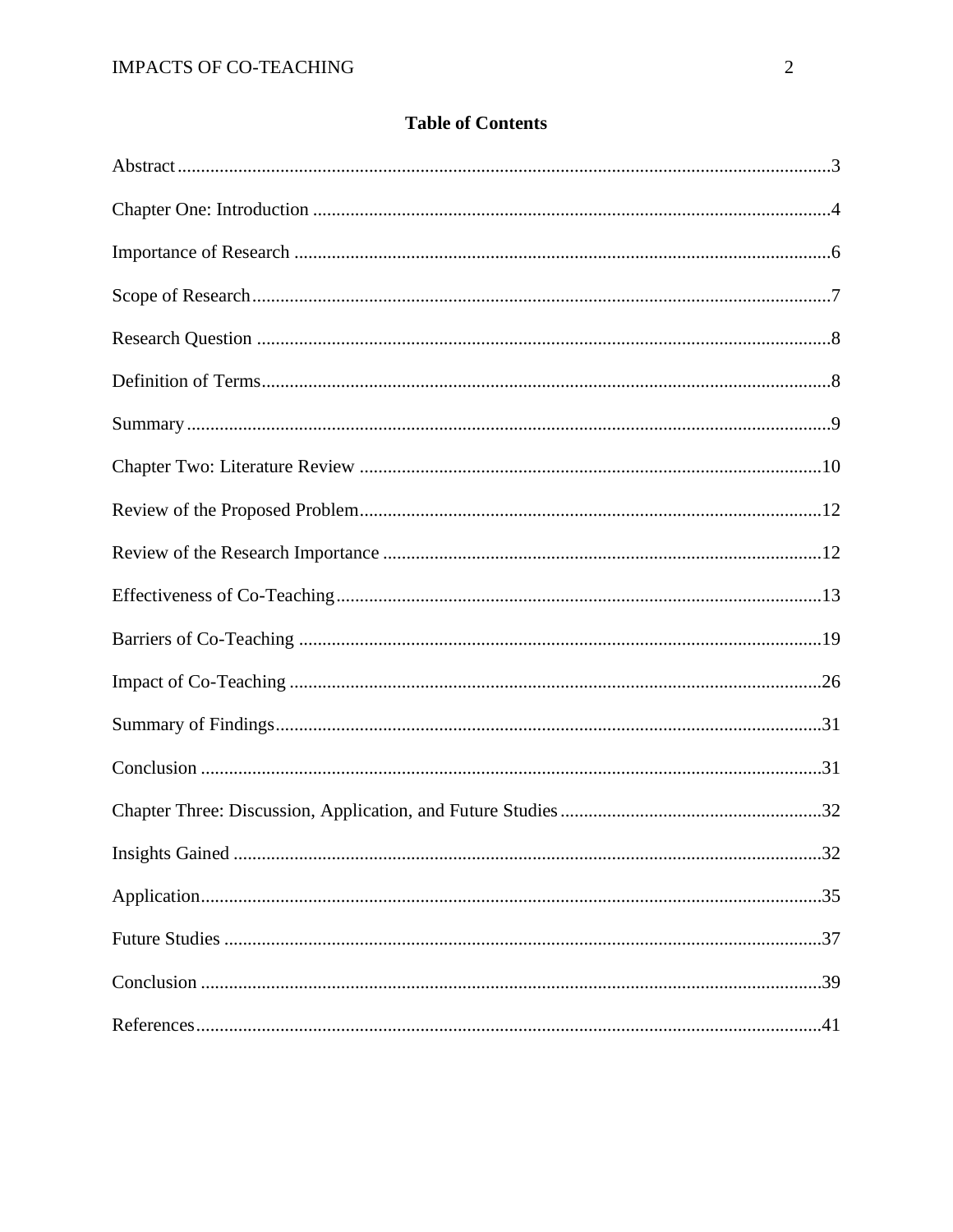#### **Abstract**

Delivering special education services has evolved as research continues to support the importance of an inclusive classroom. The development of the No Child Left Behind Act of 2001 required that all students receiving special education have the same access and opportunities to the same high academic standards as students without disadvantaged backgrounds such as race, disability, and socioeconomic status (U.S. Department of Education, 2000). Considering the requirements to keep all students in their natural learning environments as much as possible, innovative ways to meet the individual needs of each student continue to progress. Co-teaching is a service delivery model which includes one general and special education teacher working in unison to deliver core curriculum in the classroom setting. Not only does this service delivery model meet the legally binding requirements of an Individual Education Plan (IEP), but it also honors the least restrictive environment recommendations. While co-teaching sounds appealing to most, there are many components to consider which directly impact the overall success of the teaching model. A multitude of research have analyzed the effectiveness, potential barriers, and overall impact co-teaching has on teaching staff and students. While the research studies painted a picture of what works and what does not work with co-teaching, the direct student impact on academic achievement and behavioral success remains in question. The results suggested when front-end foundational supports are established prior to implementation, co-teaching can have a positive impact on student achievement.

*Keywords:* co-teaching, Individual Education Plan (IEP), least restrictive environment, No Child Left Behind Act of 2001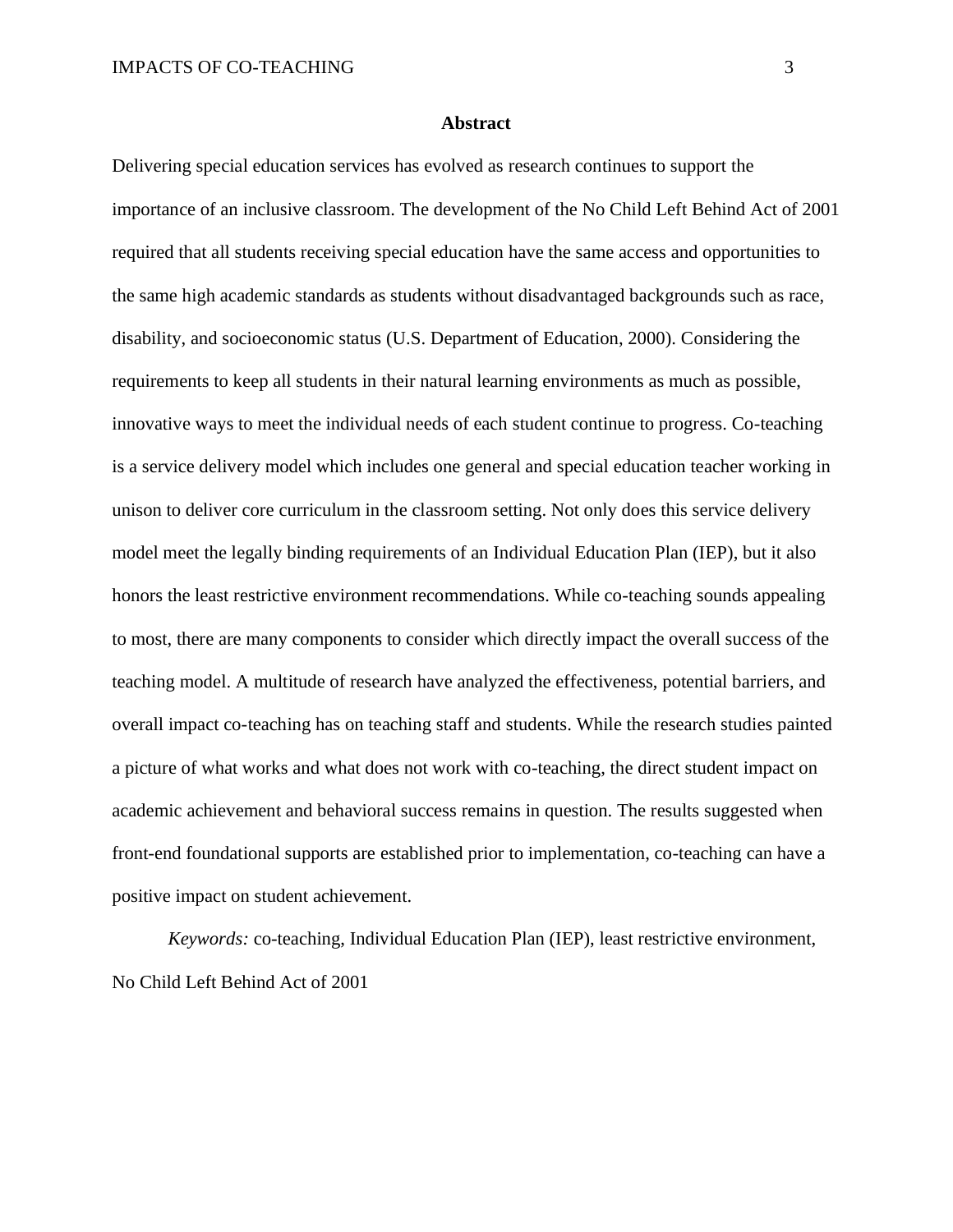The Impact of Co-Teaching for Students Receiving Special Education Services

# **Chapter One: Introduction**

Traditional classrooms typically involve one teacher instructing anywhere from 15 to upwards of 30 students, including students with exceptionalities. Meeting each student's individual needs can feel like an overwhelming and nearly impossible task. General education teachers typically lack proper training or knowledge on teaching students with disabilities which can leave them feeling unsure how to move forward most effectively. Co-teaching is an instructional model incorporating a special education teacher inside of the classroom to provide the guidance and knowledge to not only support the students with disabilities but to teach all the students in the classroom setting together as a team.

The evolution of special education and the idea of inclusion has come a long way since the days when students with profound disabilities were institutionalized instead of being in schools with their peers. Around the early 1970s, parents and advocates started fighting for equal rights for students with exceptionalities to receive the same free education other students were receiving. In 1975, the Education for All Handicapped Children Act (EHA) was enacted to guarantee and enforce that all children receive a free and appropriate education (Rotatori et al., 2011). As students with disabilities were allowed to be in schools with their peers, the instructional strategies with these students continued to evolve. In 1997, EHA was completely revised and renamed the Individuals with Disabilities Education Act (IDEA) (Fischer, 2007). This was groundbreaking in the world of special education. Processes were developed to advocate for what students with disabilities needed in the classroom and hold schools accountable for providing it. IDEA made it possible for students with disabilities to be included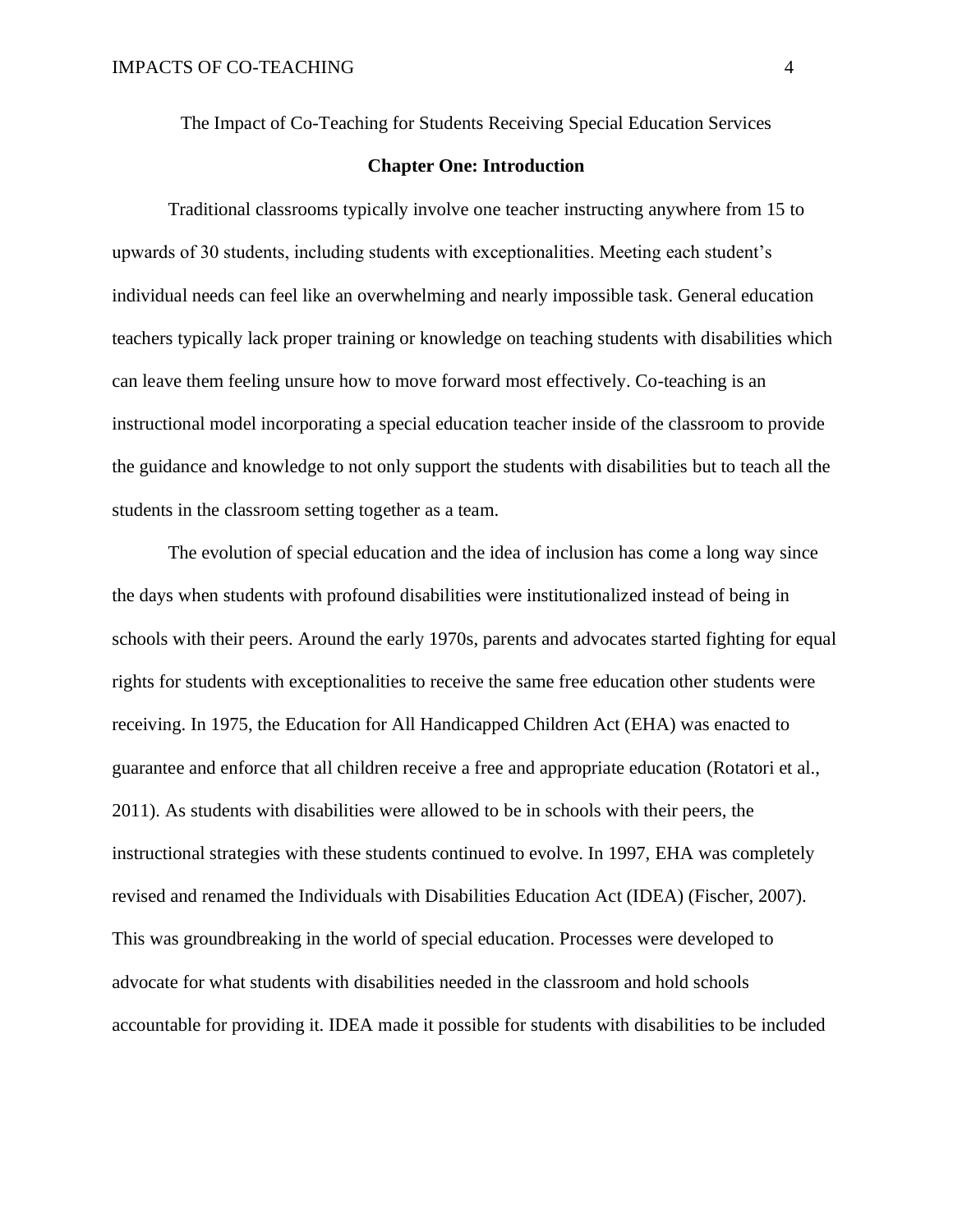in the classroom and receive services written in their individual education plans (IEPs) within the school and classroom setting (Rotatori et al., 2011).

Historically, special education services have primarily been provided outside of the general education classroom setting. Students receiving these services were pulled out of their classrooms multiple times throughout the day to receive their services and would return without an awareness of what took place in their classroom while they were gone. Although students were receiving the services required to meet their individual needs, they were missing out on critical experiences within their natural learning environment with same-age non-disabled peers. As new strategies are developed to change the way special education services are delivered, there has been a push to keep students in their classrooms and provide services inside of the general education classroom setting. With an inclusive classroom in mind, educators were left wondering what this would look like in the classroom. How would the two teachers in the classroom work together to serve all students and not just the students receiving special education services? How could they use their different areas of expertise to provide each other support as well?

Co-teaching is an instructional model that has been developed and implemented in many schools worldwide. Co-teaching is a strategy incorporating a general and special education teacher in the same classroom, teaching curriculum together. This instructional model not only increases collaboration between teachers but also supports the least restrictive environment while giving students with disabilities access to grade-level core curriculum. According to the No Child Left Behind Act of 2001, all students are required to have access to the general education curriculum and are taught by highly qualified teachers (Friend et al., 2010). Co-teaching is an effective strategy to provide all students with the differentiated and high-quality education they deserve.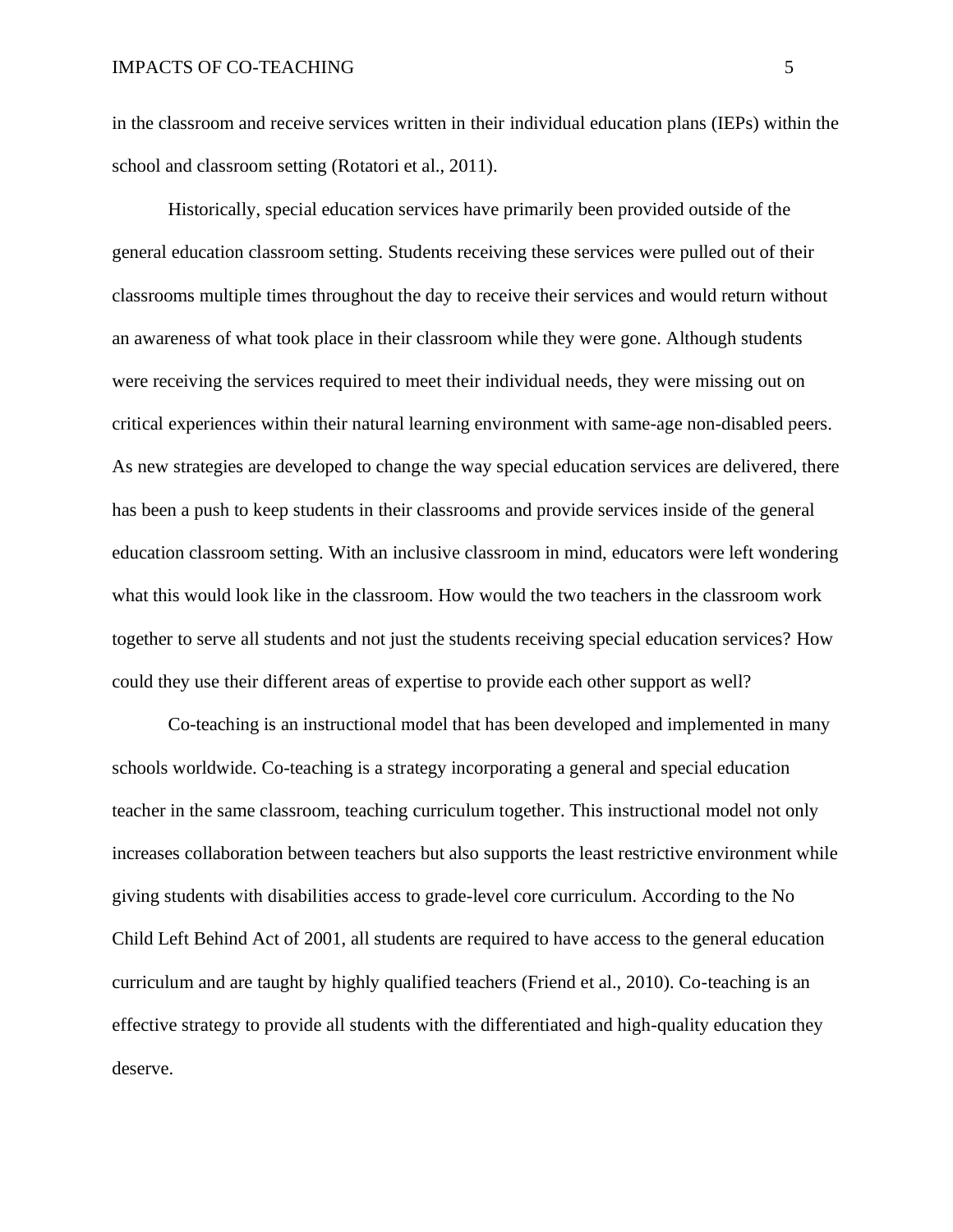# **Importance of Research**

According to the Individuals with Disabilities Act (IDEA), students with disabilities cannot be removed from the general education classroom setting and away from non-disabled peers unless satisfactory accommodations cannot be achieved within the classroom setting (Fischer, 2007). Even with this requirement in place, according to the U.S. Department of Education, 13.8% of students ages six to twenty-one receive special education services less than 40% of the time in the general education classroom, and students identified as having an intellectual disability or multiple disabilities receive services outside of the general education classroom 80% of the time (Oh-Young & Filler, 2015). These statistics are alarmingly high when it comes to the least restrictive environment requirements and the push for an inclusive classroom. The importance of the research into the effectiveness of the co-teaching instructional model supports whether students receiving special education services in the general education classroom can have a high level of achievement both academically and behaviorally.

The purpose and overall intent of co-teaching are to provide students with disabilities access to the general education curriculum and have these students receive the specialized instructional strategies to meet their individual needs within the classroom setting (Friend et al., 2010). A typical classroom has a teacher to student ratio of approximately one teacher to 25 students, while the co-teaching model increases the teacher-to-student ratio to two teachers to 25 students (Friend et al., 2010). This provides students with more individualized support and allows teachers to expand their instructional strategies to differentiate their instruction more effectively. Although this instructional model has the potential to increase exposure and develop an inclusive environment for all students, it also requires a great deal of support and partnership from the teachers implementing it. Previous research studies discussed the preference teachers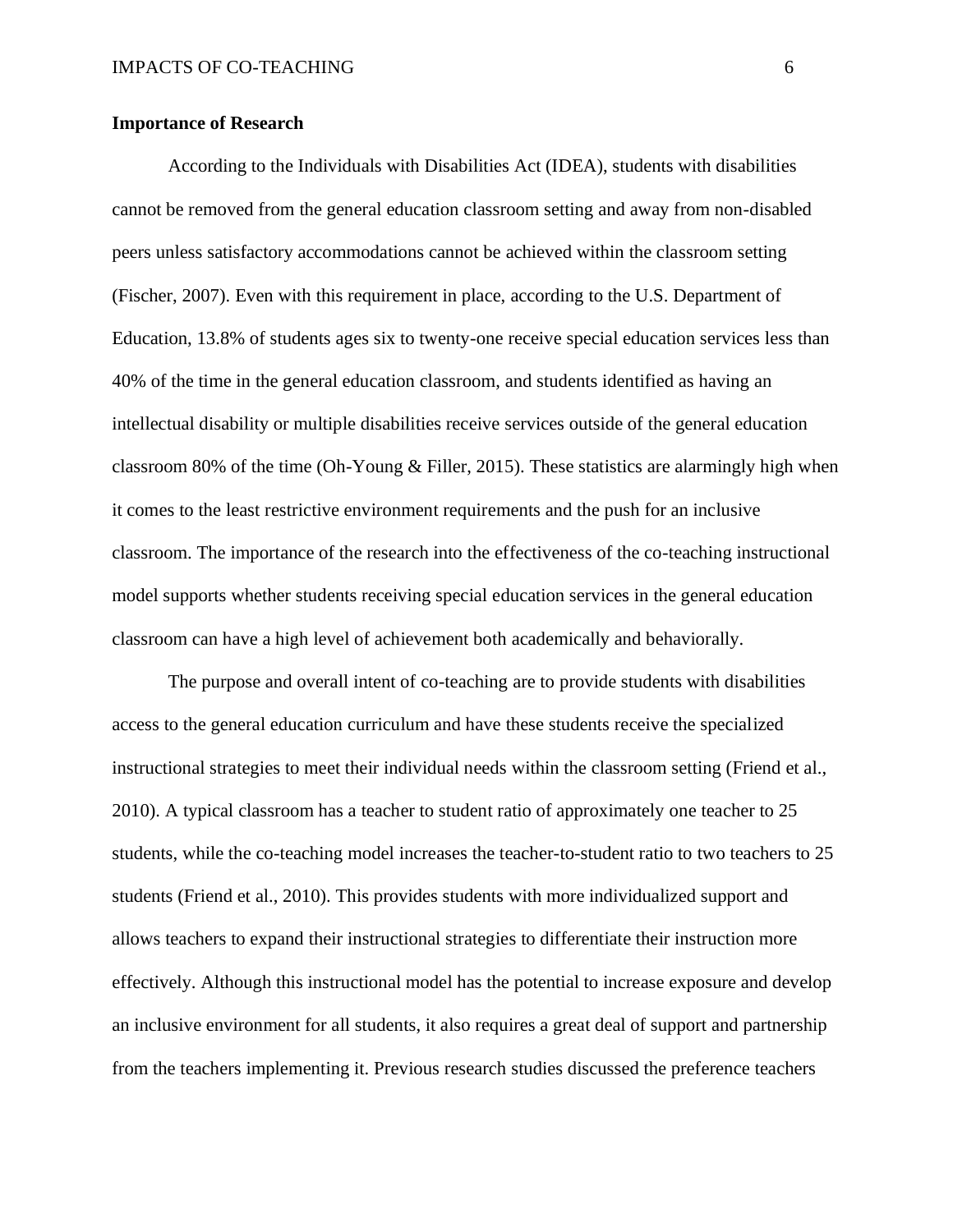have regarding co-teaching as an option rather than a requirement, along with the flexibility to have a say in who their co-teaching partner is (Friend et al., 2010). Districts who already implemented co-teaching reported co-planning time, personality differences, roles and responsibilities, and lack of training as the biggest barriers to a successful implementation (Friend et al., 2010).

Despite the challenges staff can experience with co-teaching, recent studies supported the preference from students with this model. According to a survey conducted where primary and secondary aged students with and without disabilities were asked for feedback on the overall experience, most of the learners surveyed indicated they preferred being in a co-taught class and received higher grades in this type of classroom compared to a general classroom with one teacher (Friend et al., 2010). This same survey also indicated students felt they were held to a higher standard and were more supported in this type of classroom environment (Friend et al., 2010). Given both the benefits and barriers of a co-taught classroom, the research conducted has been critical to improve the overall experience, increase instructional effectiveness, and provide the necessary tools to make the implementation successful.

#### **Scope of Research**

This in-depth research study includes a variety of qualitative, quantitative, and mixedmethods studies focusing on co-teaching as a form of special education service delivery. There are three themes included in this research study. The first theme examines the effectiveness of co-teaching. This includes specific components that impact the overall effect such as the most used teaching approaches and the quality of modifications/accommodations in this setting. The second theme reviews common barriers of co-teaching. Throughout all the research surrounding co-teaching, common barriers continued to surface which prevented a positive outcome for both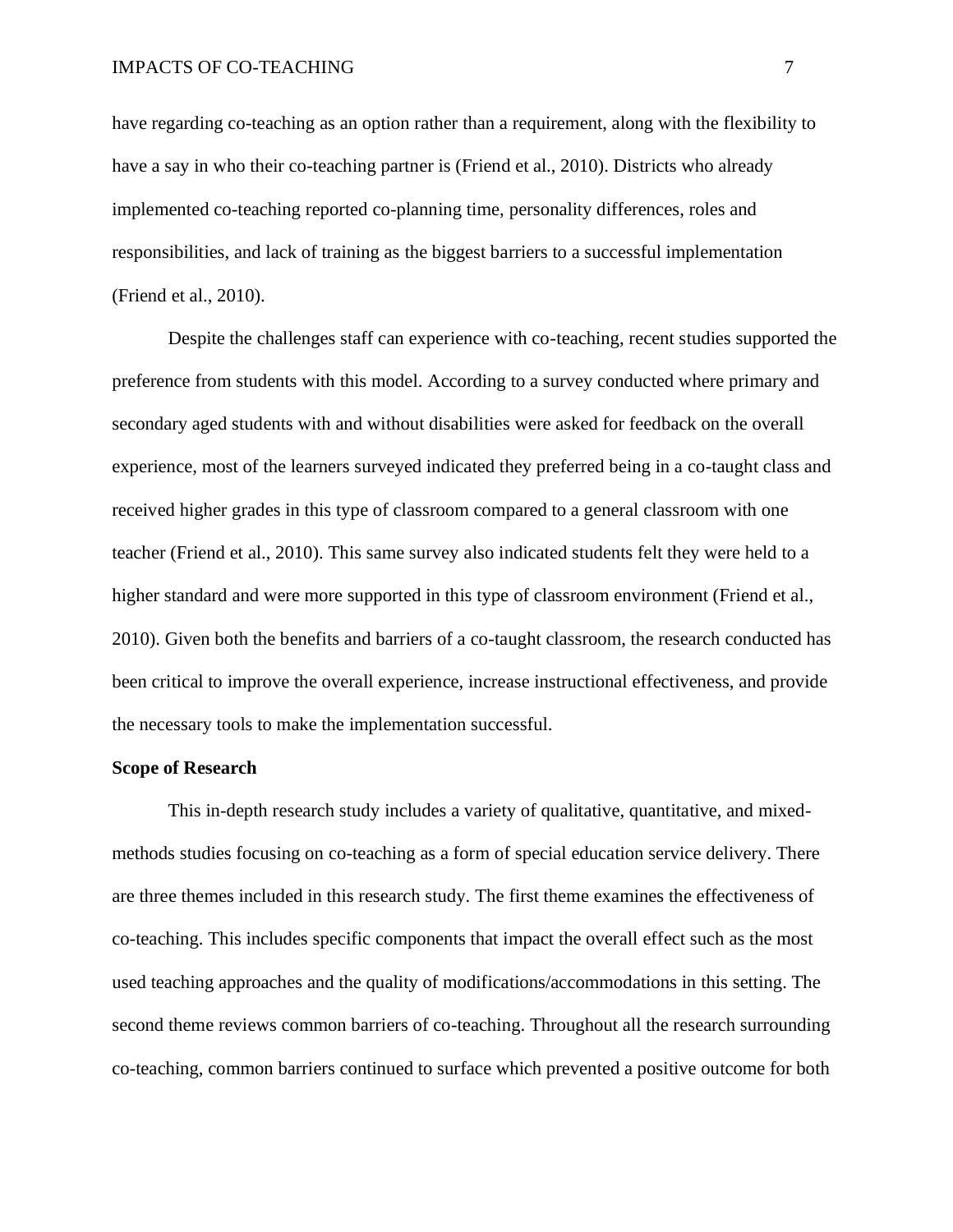teachers and students. This information will help districts combat these barriers and develop a more established foundation before implementing this unique instructional strategy. Lastly, the third and final theme examines the impact co-teaching has on students both academically and behaviorally. This information can help staff and administrators determine if the efforts required to implement this strategy are worth the overall impact it has on students directly.

# **Research Question**

In light of what is known about differentiated instruction, what impact does co-teaching have on the academic achievement and behavioral needs of students receiving special education services? Furthermore, how can using the co-teaching model provide an appropriate level of differentiation to effectively meet the needs of all students?

#### **Definition of Terms**

**Co-teaching** is a partnership between a general and special education teacher or another specialist teaching content together to meet the individual needs of learners with disabilities or other diverse needs, such as English language learners. Co-teaching intends to provide access to the general education curriculum to diverse learners (Friend et al., 2010).

**Individual Education Plan (IEP)** is a written, legally binding document between a school and parents which maps out an individual education plan for a student receiving special education services. This document must be written on an annual basis and is developed by the established IEP team members (Bateman & Cline, 2016).

**Least Restrictive Environment** requires students with disabilities to be educated along with same-age, non-disabled peers within their natural learning environment as much as possible. This includes the use of accommodations and modifications within the classroom as described in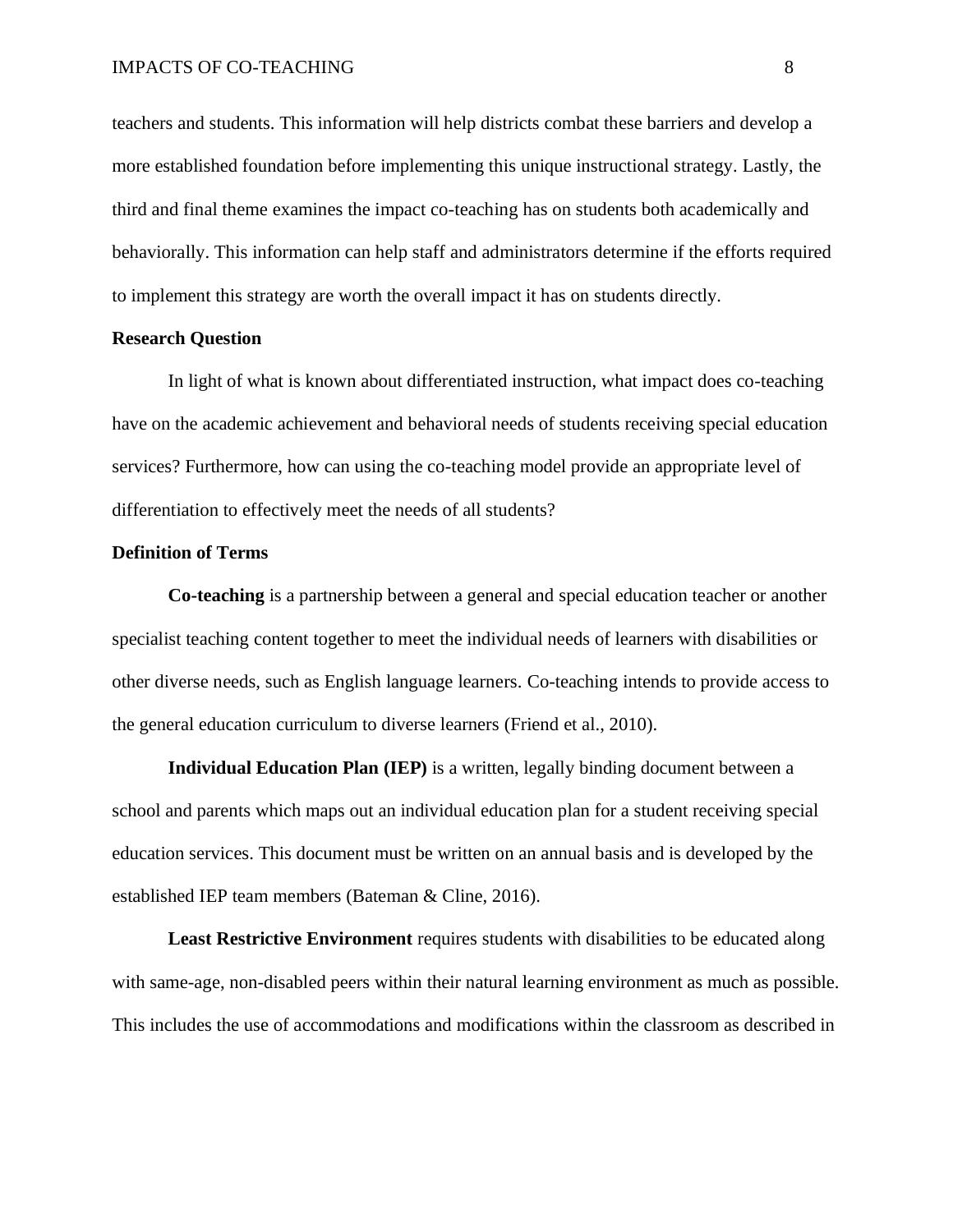the IEP. Only when this cannot be done can the student receive more intensive services outside of the classroom setting (Bateman & Cline, 2016).

**The No Child Left Behind Act of 2001** is a law which was designed to protect disadvantaged students from not having the same access and opportunities to the same high academic standards as students without disadvantaged backgrounds, such as race, disability, and socioeconomic status (U.S. Department of Education, 2000).

# **Summary**

Based on the preliminary findings discussed in this chapter, there are many appealing components to co-teaching. The most important is that students with disabilities have regular access to the general education curriculum and are taught alongside same-age non-disabled peers which is a requirement of providing the least restrictive environment for these diverse learners. Also, having two trained and highly qualified teachers in one classroom gives more opportunities for teachers to provide support and differentiation to all students and the flexibility to expand with teaching strategies during whole and small group instruction. This can increase engagement, as well as a sense of community within the classroom.

Although co-taught classrooms can improve the academic achievement of all students, there is a component to this teaching strategy that impacts the teachers and districts involved. There is a significant amount of front-end training and preparation to improve the overall experience. This is a potential barrier for most districts to successfully implement co-teaching into schools with the most impactful results. While the delivery of this method may differ from school to school, this left the author to answer the question, in light of what is known about differentiated instruction, what impact does co-teaching have on the academic achievement and behavioral needs of students receiving special education services? The following literature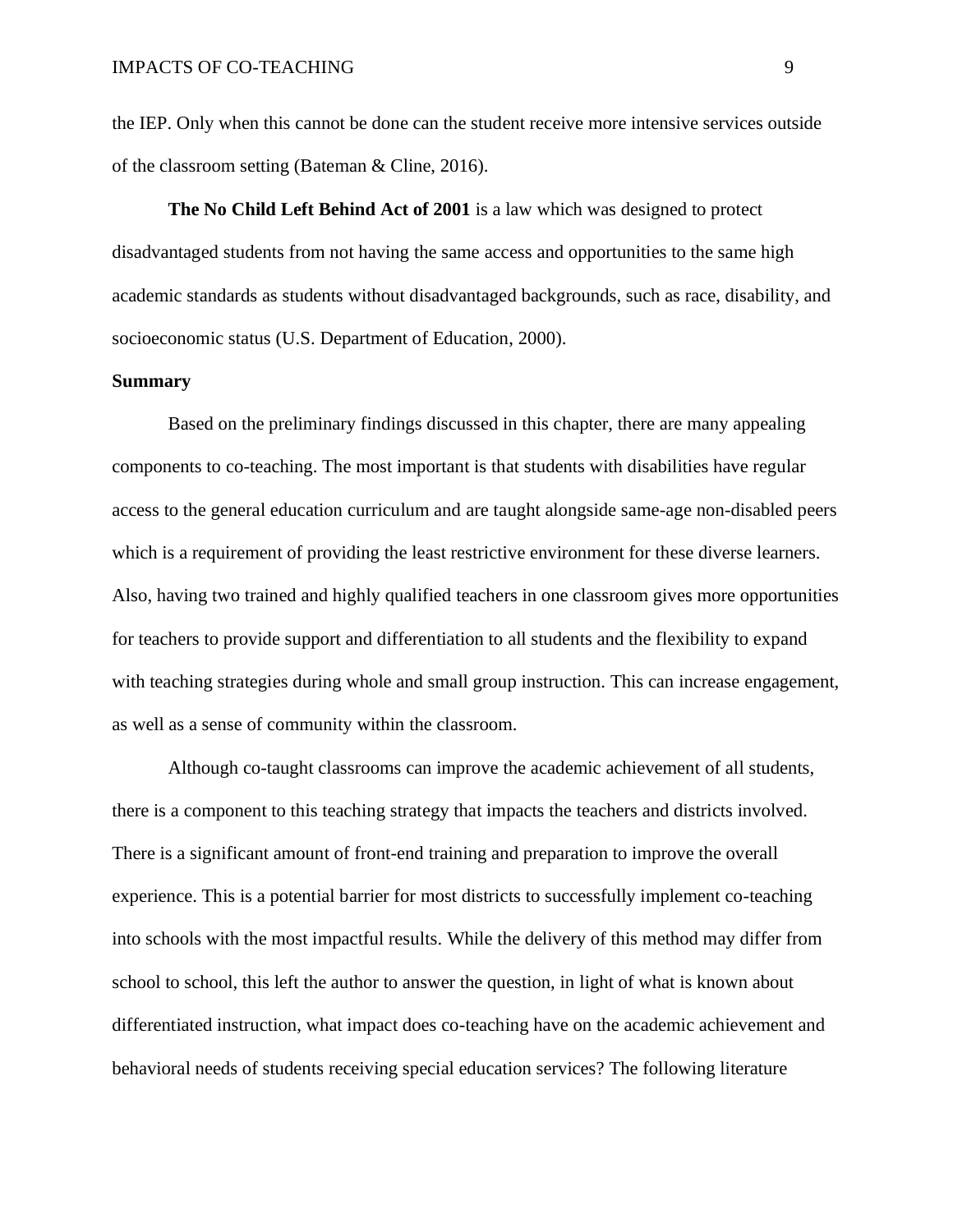review uses qualitative and quantitative research studies to examine both the barriers and benefits to co-teaching. Common barriers from the research studies included shared responsibilities, defined collaborative planning time, personality conflict between the two teachers, and lack of training. Benefits from the research studies included increased direct support, an inclusive classroom environment, an increase in student engagement, and a decrease in negative behaviors. While there is a significant amount of research highlighting both benefits and barriers, it is important to make mention that more research is needed to truly understand the direct academic achievement for the diverse learners discussed.

### **Chapter Two: Literature Review**

As discussed previously, students receiving special education services must receive services in the least restrictive environment possible and have access to grade-level curriculum. Even with the least restrictive environment requirements in place, historically there has been a common practice of pulling students out of their natural learning environment to receive services. This segregation can leave a negative impact on both academic and behavioral achievement. The following literature review uses quantitative, qualitative, and mix-methods to examine the effectiveness of co-teaching, potential barriers, and the overall impact co-teaching has on academic and behavioral achievement.

The first theme of the literature review examined the effectiveness of co-teaching. This included a review of the six co-teaching strategies, teacher and student perceptions of coteaching, and the quality of modifications in a co-teaching environment. Iacono et al. (2021) and Keeley et al. (2017) both examined the six co-teaching approaches and compared student and teacher feedback of each of the approaches. Although most schools use the six co-teaching approaches, some schools experiment with other instructional strategies similar to a co-teaching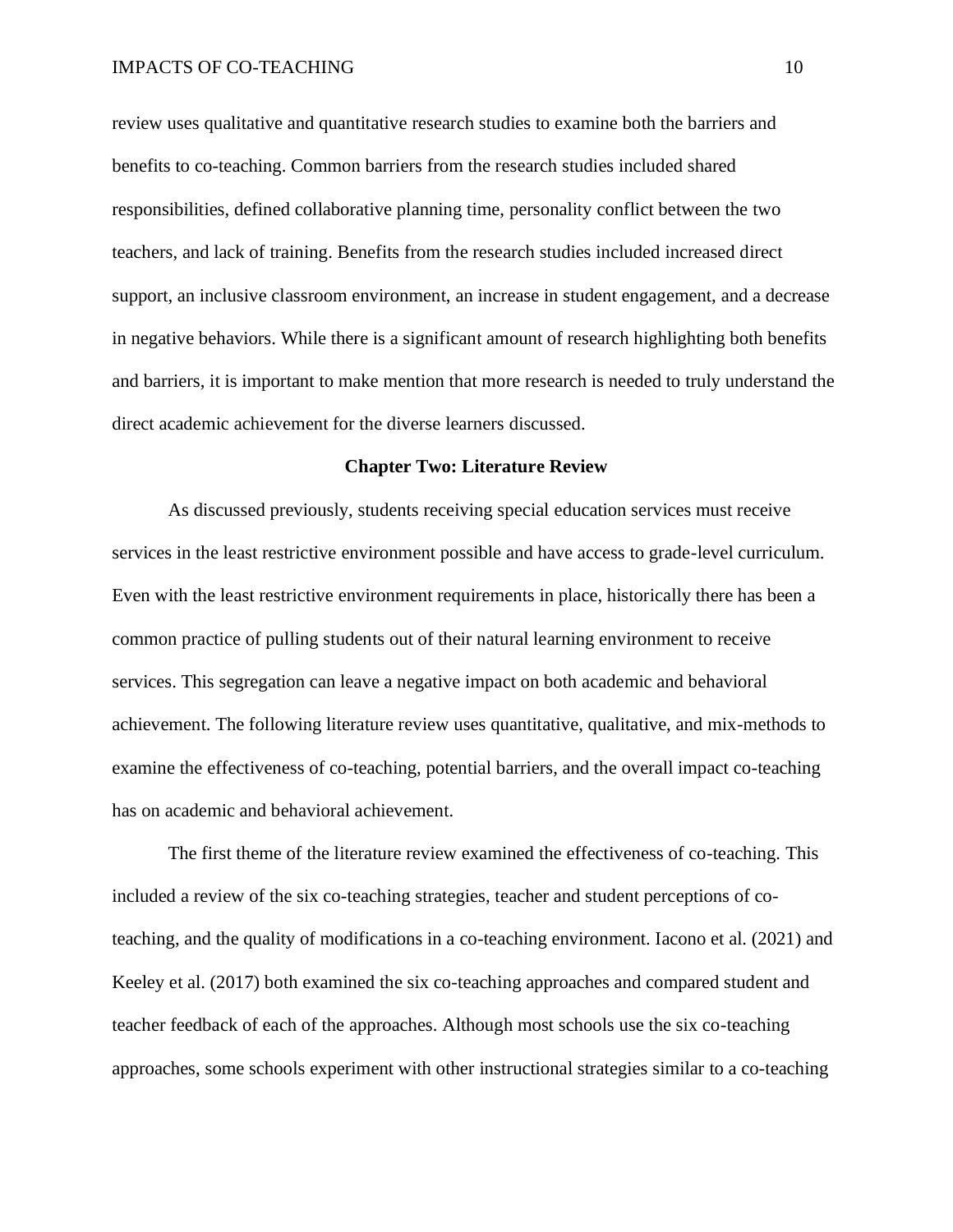experience. Weiss et al. (2020) implemented a three-element co-teaching model and the overall effectiveness of the newly developed approach. This study compared the three-element model to the six co-teaching approaches, and which was more effective. To implement co-teaching successfully and meet the needs of students with disabilities, Strogilos et al. (2018) examined the quality of the curriculum in this unique environment as well as modifications. Co-teaching is not an instructional model that can be implemented without the support of administrators. Lastly, Wherfel et al. (2021) compared educational tools and assessments to make appropriate and informed instructional decisions.

The second theme analyzes common barriers that were identified in nearly every research study found on co-teaching. Shin et al. (2015) and King-Sears et al. (2018) both placed a significant amount of focus on the importance of co-planning time, collaboration between teaching partners, and communication. However, King-Sears et al. (2018) also identified the importance of the co-teaching relationship between the two teachers. Similar to King-Sears et al. (2018), Krammer et al. (2017) also highlighted the critical components of a strong partnership and shared responsibility. In addition to co-planning time, collaboration, partnerships, and communication; lack of training was among the other barriers identified by the remaining studies conducted by Casserly and Padden (2017), Gurgur and Uzuner (2011), and Sinclair et al. (2018).

The third theme focuses on the direct student impact, both academically and behaviorally. The first study conducted by Lehane and Senior (2019) specifically addressed student impact in mathematics. Two studies both conducted by a similar group of researchers, Wexler et al. (2018) and Wexler et al. (2022), dove into reading comprehension skills in a co-taught classroom. The first study by Wexler et al. (2018) took place without professional development or co-teaching training, while the second study by Wexler et al. (2022) was conducted after professional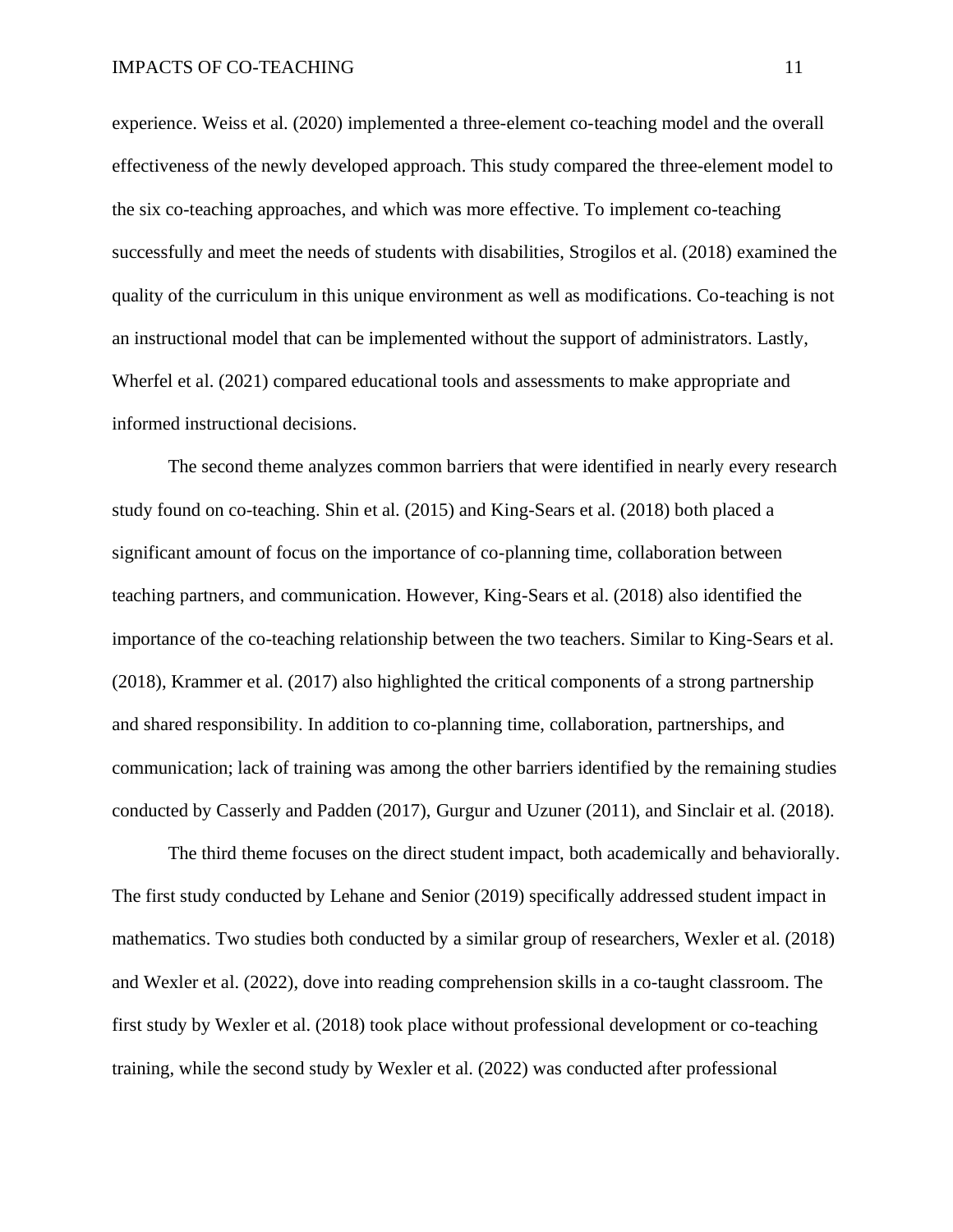development occurred. Both studies resulted in completely different outcomes, highlighting the importance of training is to co-teaching. Lastly, Sweigart and Landrum (2014) focused on behavior and engagement in a co-taught classroom.

# **Review of the Proposed Problem**

Students with disabilities receiving special education services are being pulled out of their natural learning environment to receive services at a very high rate. This segregates this population of students and reduces their opportunity for exposure to grade-level curriculum as well as learning alongside same-age non-disabled peers. Not only does this impact the academic achievement rate, but it can also impact students socially. Keeping the least restrictive environment in mind, what inclusive teaching strategies can be implemented to provide services and keep students in their natural learning environment? While some schools are providing pushin services, this strategy for service delivery does not always include a core curriculum. Coteaching is one instructional strategy that can be used to meet both requirements for not only students with disabilities, but all the students in the classroom. Co-teaching is also designed to provide extra support to the general education teacher who does not have the same level of expertise in disabilities as the special education teacher.

# **Review of the Research Importance**

Co-teaching provides opportunities for students receiving special education services to stay in their classroom to receive services and increase their exposure to grade-level curriculum. Co-teaching impacts students involved as well as the teachers providing the instruction. There is a level of responsibility from the teachers that can directly influence the effectiveness and impact of this instructional model. Researching this topic is critical to improve the overall experience,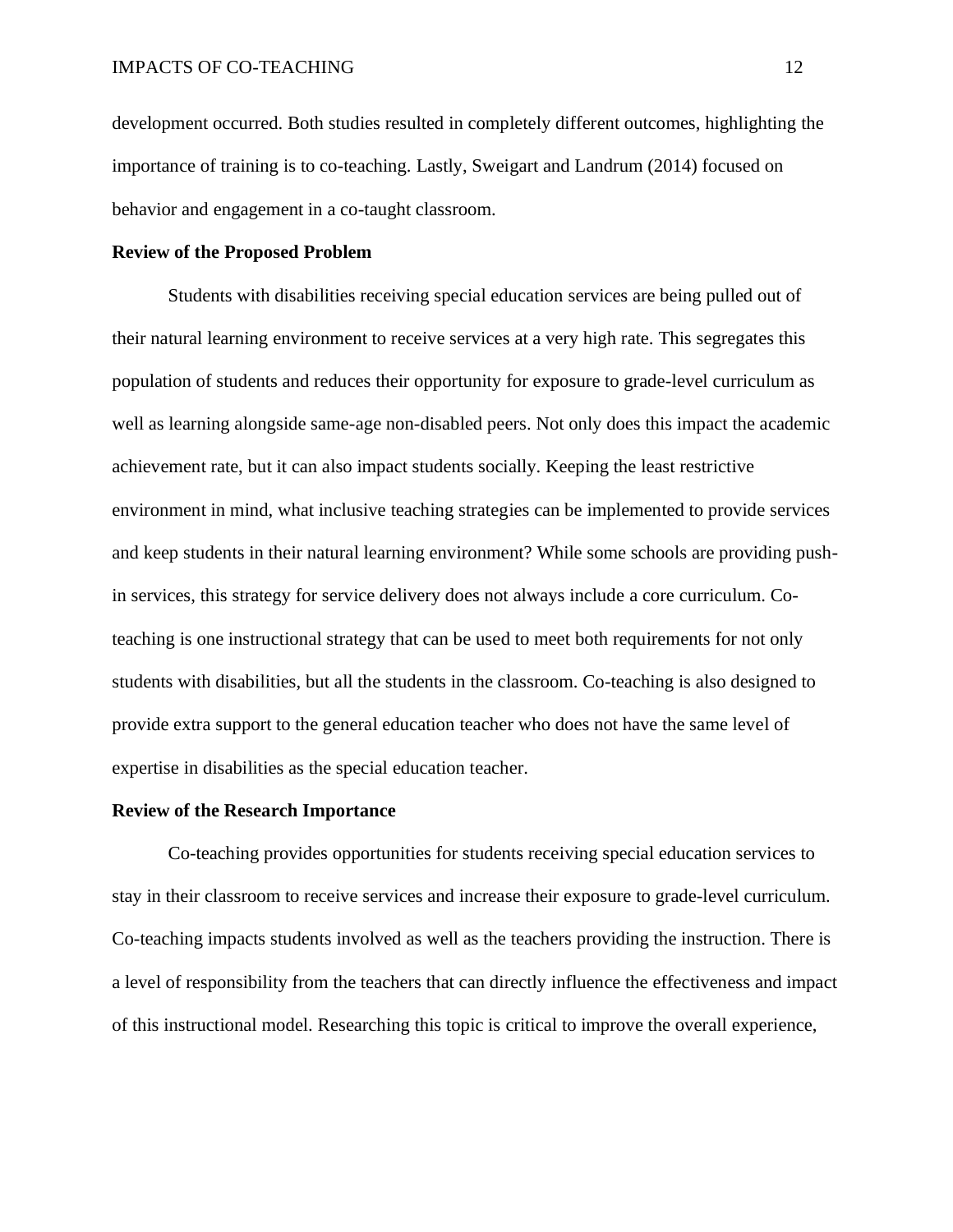increase instructional effectiveness, and provide the necessary tools to make the implementation successful.

### **Effectiveness of Co-Teaching**

There is a significant number of considerations to examine when determining if coteaching is something to implement in schools. How can co-teaching meet the needs of each student? How can modifications and adaptations be used in this environment? What does it look like? What are the perceptions from the students and teachers involved? What is required from the administration to implement this teaching strategy? The following section examines these questions and provides a research-based analysis of the most effective components of coteaching to consider.

Placing two teachers into a classroom and expecting them to successfully co-teach core curriculum in unison without proper training typically does not lead to a successful outcome. Coteaching is a very deliberate teaching method that has six specific approaches. The study "A Systematized Review of Co-Teaching Efficacy in Enhancing Inclusive Education for Students with Disability" dove into the six approaches to determine which of the six was the most and least effective (Iacono et al., 2021). The six approaches include one teach/one observe, station teaching, parallel teaching, alternative teaching, team teaching, and one teach/one assist. Using these six approaches allows the teachers to meet the individualized education plan (IEP) needs at the same time as meeting the needs of the other learners in the same classroom (Friend et al., 2010). The mixed-methods approach of this study reviewed results from 21 studies which included a combination of both qualitative and quantitative components. Of the 21 studies, 17 of the studies used were conducted in the United States, and the remaining four were conducted in European countries. The research aimed to examine each of the six co-teaching approaches in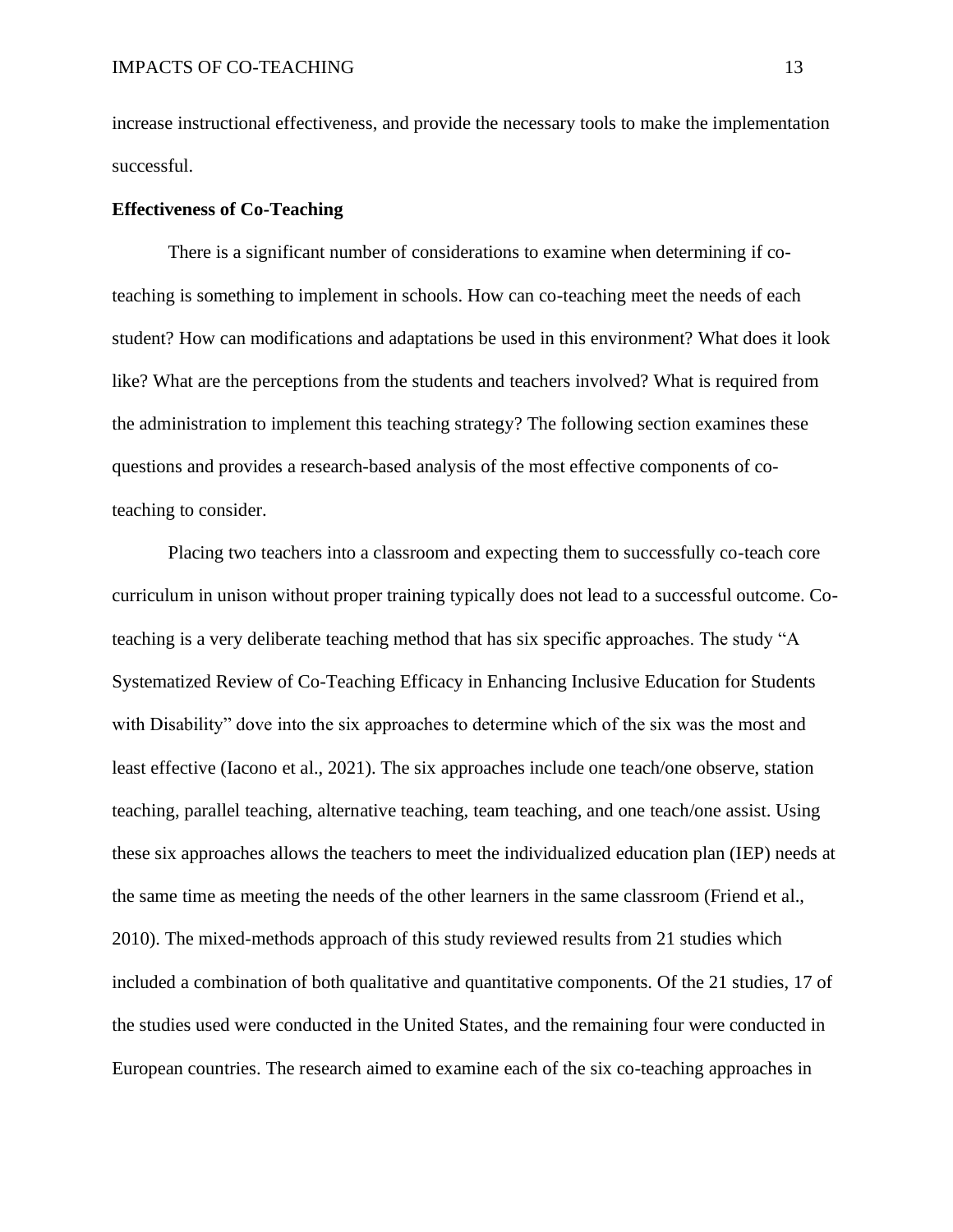different settings and not at the same schools or age range. This made it difficult to identify common trends in specific grade-levels or age ranges, but the studies included both primary and secondary ages. Students with various mild to moderate disabilities were included in the studies. Out of the six approaches, team teaching, and one teach/one assist were the two approaches identified as the most used in the co-taught environments; the least used included one teach/one observe and alternative teaching. An interesting result from the study indicated that although one teach/one assist was one of the most common approaches used, it was identified as one of the least effective (Iacono et al., 2021). Limitations of the study included language barriers and a lack of student outcome focus. Overall, this study had mixed results and did not produce as clear of results as anticipated. The research did not conclusively indicate one specific approach was the most successful of the six.

Like Iacono et al. (2021), the study "Evaluation of the Student Experience in the Co-Taught Classroom" also examined the most used co-teaching approaches and the overall effectiveness of the approaches (Keeley et al., 2017). This qualitative study was different from the previously discussed study because it used direct feedback from teachers and students rather than data from previously administered studies. Keeley et al. (2017) focused on the perceptions from participants in a co-taught classroom environment over six weeks. The information was collected via student and teacher surveys at the end of the six weeks. This study was conducted with middle school classrooms and included various disabilities in the classrooms surveyed. The middle school sampling had not been co-teaching prior to the study beginning. The participants had six weeks to implement co-teaching and use all six co-teaching approaches. The study surveyed 122 students and five co-teaching teams were included in the study; specific limitations were not identified. However, the information collected was based on student and teacher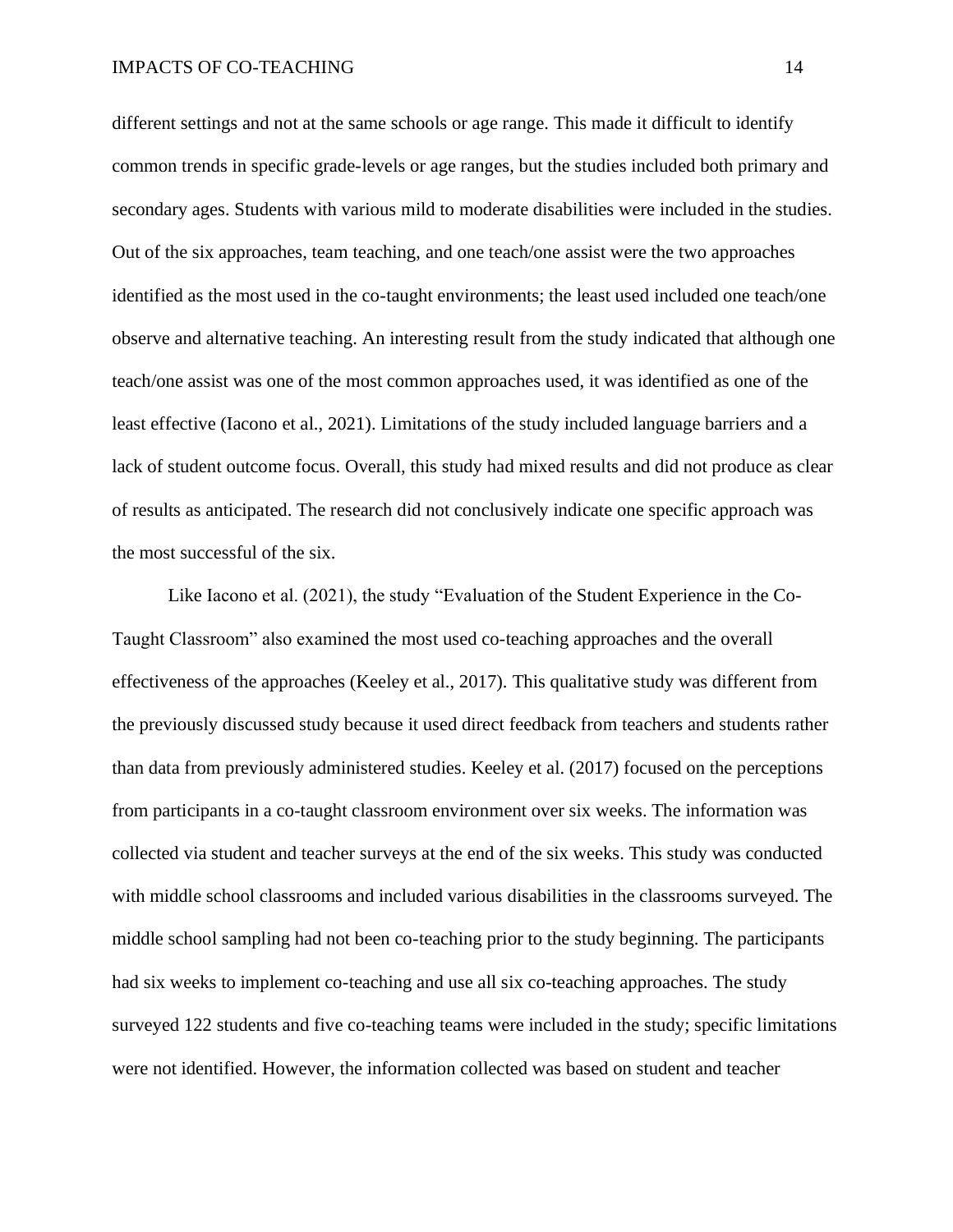perceptions only. This information does not factually identify the overall effectiveness of any of the co-teaching approaches. It simply suggests the preferred approach by both teachers and students. Students identified station teaching as the most preferred approach due to the variety it offers. This approach gave students movement and change during instructional times which improved overall engagement. Students also indicated station teaching provided them with increased support due to the student/teacher ratio reduction. As Iacono et al. (2021) previously indicated, the one teach/one assist approach was identified as the least effective. The current study by Keeley et al. (2017) had the same results. The teachers' perception had similar preferences with station teaching indicating student behavior was decreased when this approach was used. Teacher feedback also indicated the one teach/one assist approach was the weakest in effectiveness. These findings indicated consistency with previous research which also indicated the overall effect can be improved by additional support to teachers during the co-teaching implementation process.

Although co-teaching can be challenging to implement without proper support in place, when it is done effectively, it can have a positive impact on students with and without disabilities. Unlike the previous two studies, "An Exploratory Study of an Instructional Model for Co-Teaching" explored a three-element co-teaching instructional model (Weiss et al., 2020). This qualitative study steered away from the traditional six approaches to co-teaching and focused on three main elements. One element referred to the quality of general education instruction, the next element referred to making the general curriculum accessible, and the last element referred to specially designed instruction (SDI) (Weiss et al., 2020). The study explained the purpose of the three-element model is to identify the instructional components of a coteaching classroom to provide clear roles between the teachers and an overall guide for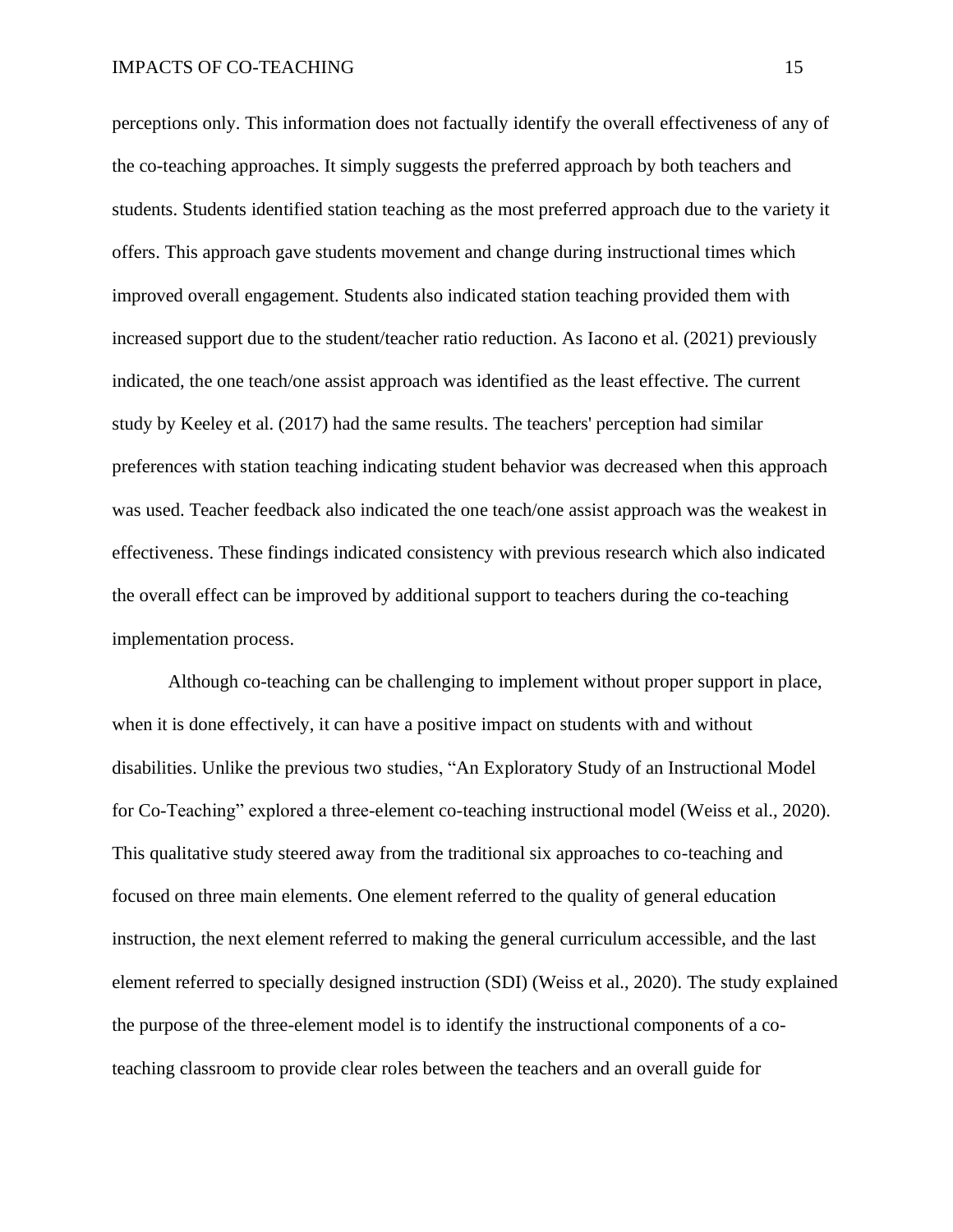implementation (Weiss et al., 2020). This research study used a multiple case study design to collect data and sources which included classroom observations, observer field notes, and teacher interviews.

The study took place in a rural high school in a mid-Atlantic state which included 1300 students, grades nine through twelve. The participants included three co-teaching teams in the high school the teams included: an English, math, and social studies team. There were a combined 64 students between all three teams and out of the 64 students, 17 were identified as having disabilities. The study addressed three questions in each of the teams and three-element teaching models: what does co-teaching look like in secondary classrooms, how do co-teachers understand and implement the three-element model of co-teaching, and what factors affect the implementation (Weiss et al., 2020).

Results of the study indicated the first element for all three teams had a large percentage of independent practice and a smaller percentage of guided practice. In the second element, the guided practice increased, and the independent practice decreased. Element three, also had an increase in guided practice, and independent practice was decreased. Overall, all three teams indicated adding a second teacher (elements two and three) made a significant impact on student behavior and change in instruction. Behaviors included engagement, the ability to work independently, and a higher level of understanding. The teachers did not feel using the threeelement co-teaching model was difficult, but it did enhance their instructional time which positively impacted their students. The two limitations noted in the study included the small number of co-teaching teams used in the study and the age of the students. This study provided a well-structured co-teaching model with positive results indicating an increase in engagement, understanding, and a decrease in distracting and negative behaviors.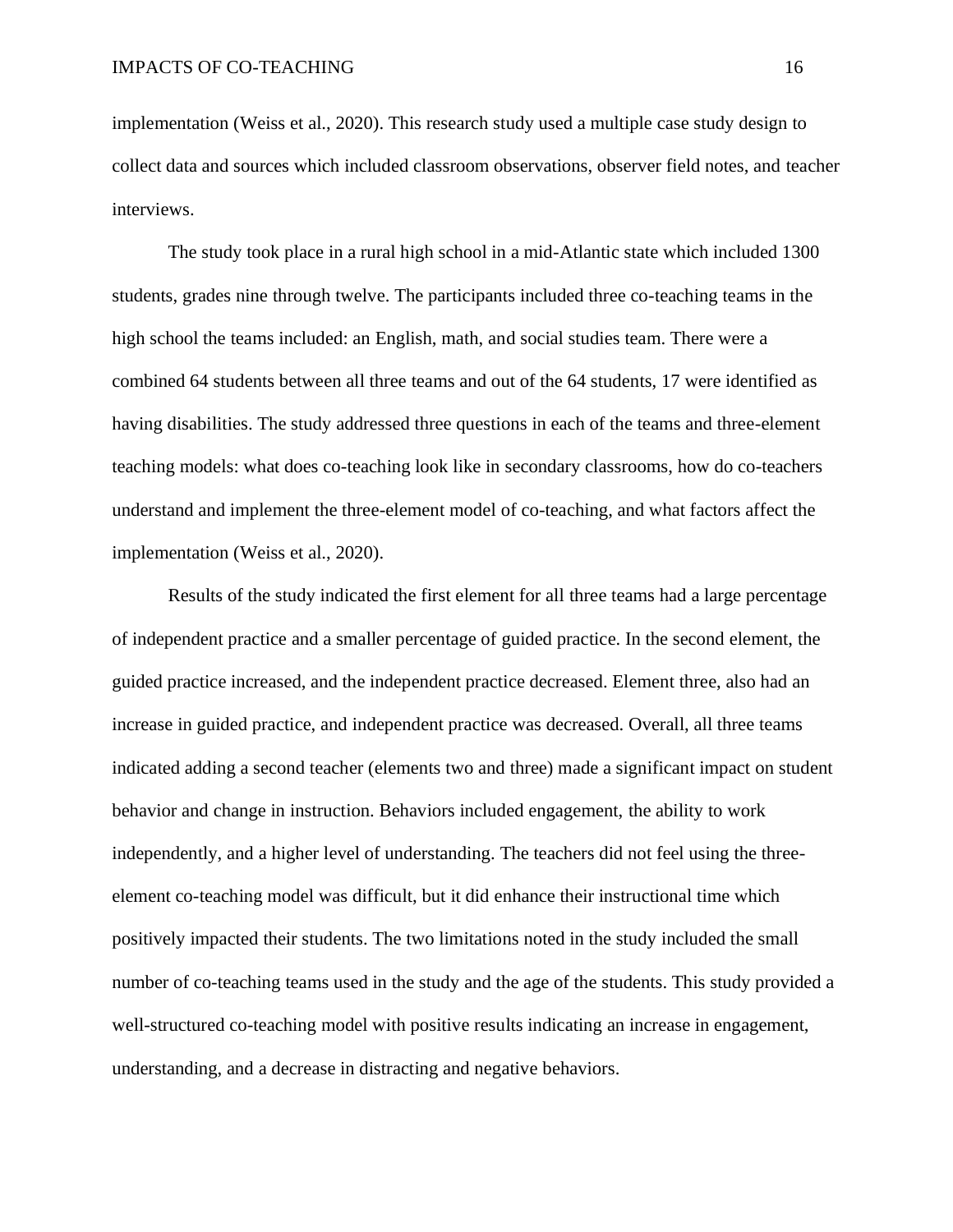In addition to the different co-teaching approaches, students receiving special education services also require specific accommodations and modifications. These modifications allow students to access grade-level curriculum in an inclusive environment (Strogilos et al., 2018). In a best-case scenario, the two teachers typically will collaborate to implement these requirements. However, due to the lack of knowledge about disabilities, this could pose a challenge for the general education teacher to manage.

Co-teaching is one way to ensure the modifications are enforced because both the special education teacher and general education teacher are in the classroom at the same time. In theory, this could make managing these unique adjustments much easier. The mixed-method study "Differentiated Instruction for Students with Disabilities in Early Childhood Co-Taught Classrooms: Types and Quality of Modifications" evaluated the quality of administering the curriculum modifications in a co-taught environment (Strogilos et al., 2018). This study took place in an elementary school setting and included 34 co-taught classrooms. Information was gathered from questionnaires completed by the 68 participating general education and special education teachers. In addition to completing questionnaires, 57 observations were completed in all the participating classrooms. Data from both the questionnaires and observations were analyzed both qualitatively and quantitatively. Limitations of this study included the limited age range of the students, and the data only examined students with disabilities and not all the students in the classroom.

Results from this study indicated novice teachers felt the quality of differentiated instruction and the ability to modify the curriculum was more effective in a co-teaching environment. More experienced teachers had similar feedback to the novice teachers but felt their experience played more of a role in their abilities rather than the co-teaching environment.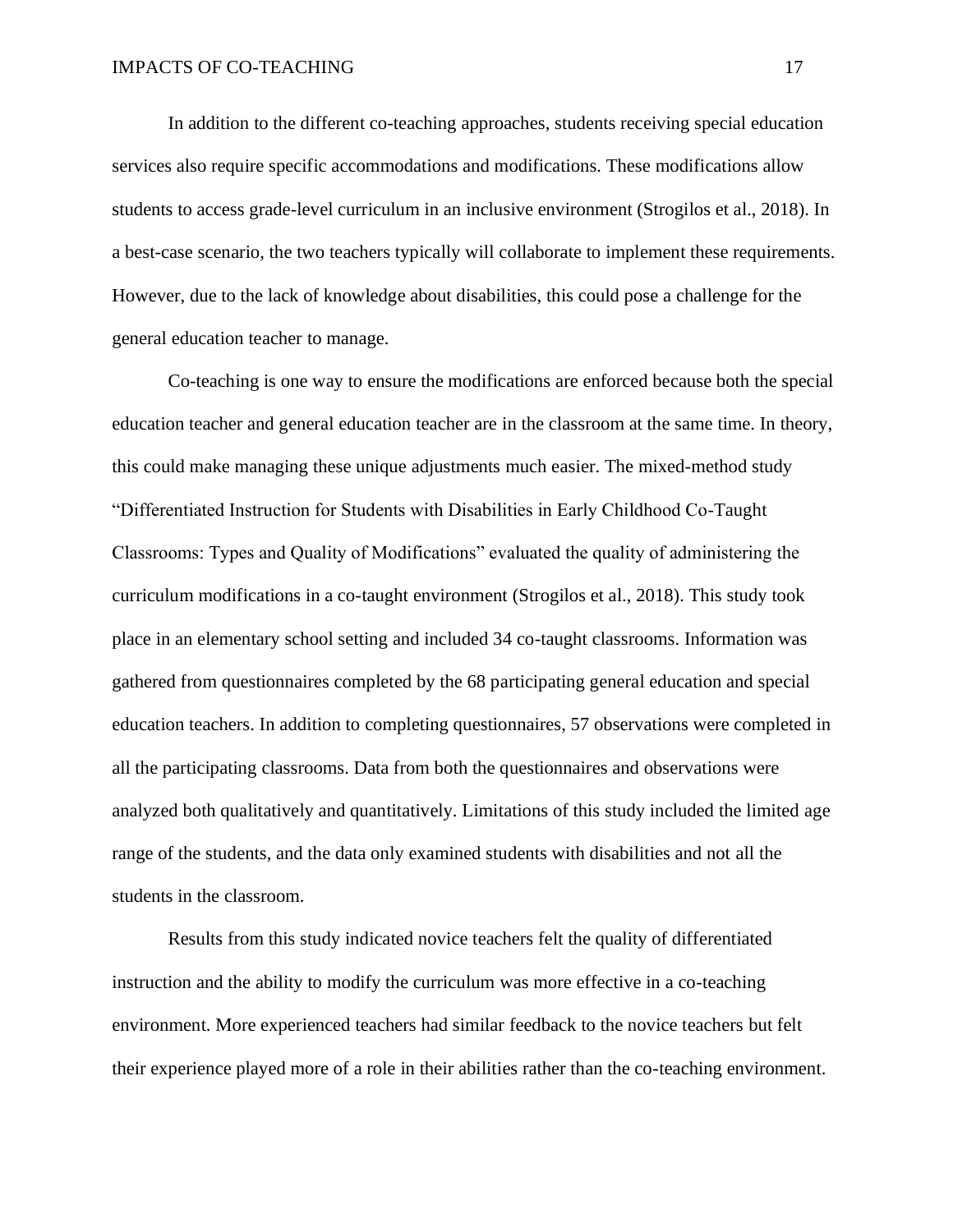Both levels of teachers indicated they preferred to differentiate instruction rather than make the instruction "different," which was more effectively supported by the special education teacher in the classroom. In summary, this study supported the effectiveness of co-teaching to implement quality modifications and differentiation to meet the needs of students with disabilities compared to single-led teacher classrooms.

While there are many indicators to analyze the effectiveness of co-teaching, how do teachers use the information to enhance the inclusive environment? The study "General Education Teacher Practices: Assessment, Decision-Making and the Influence of Co-Teaching" analyzed decision making to better support students with disabilities by using assessments administered in a co-taught environment (Wherfel et al., 2021). This qualitative study used surveys from 126 participating middle and high school co-teachers which focused on the use of assessment data for decision-making. Many assessments are administered, graded, and simply placed in a grade book. This study analyzed the interpretation of the assessments and how the results can provide teachers with critical information to better support their students with disabilities. The assessment types selected in the survey indicated the following: teacher created (35%), entrance/exit tickets (16%), questioning techniques (15%), homework (9%), and student response systems (7%) (Wherfel et al., 2021). Most of the teachers indicated they use the data from these assessments to check for understanding and make necessary adjustments. Out of the participating teachers 80% indicated that having a specialized teaching partner increased the ability to analyze the results together and adjust appropriately to meet the needs of the students rather than doing it alone. Similarly, in the previous study by Strogilos et al. (2018), findings in the study indicated at the secondary level, general education teachers rely more heavily on the special education teacher to help interpret data and support struggling learners more efficiently.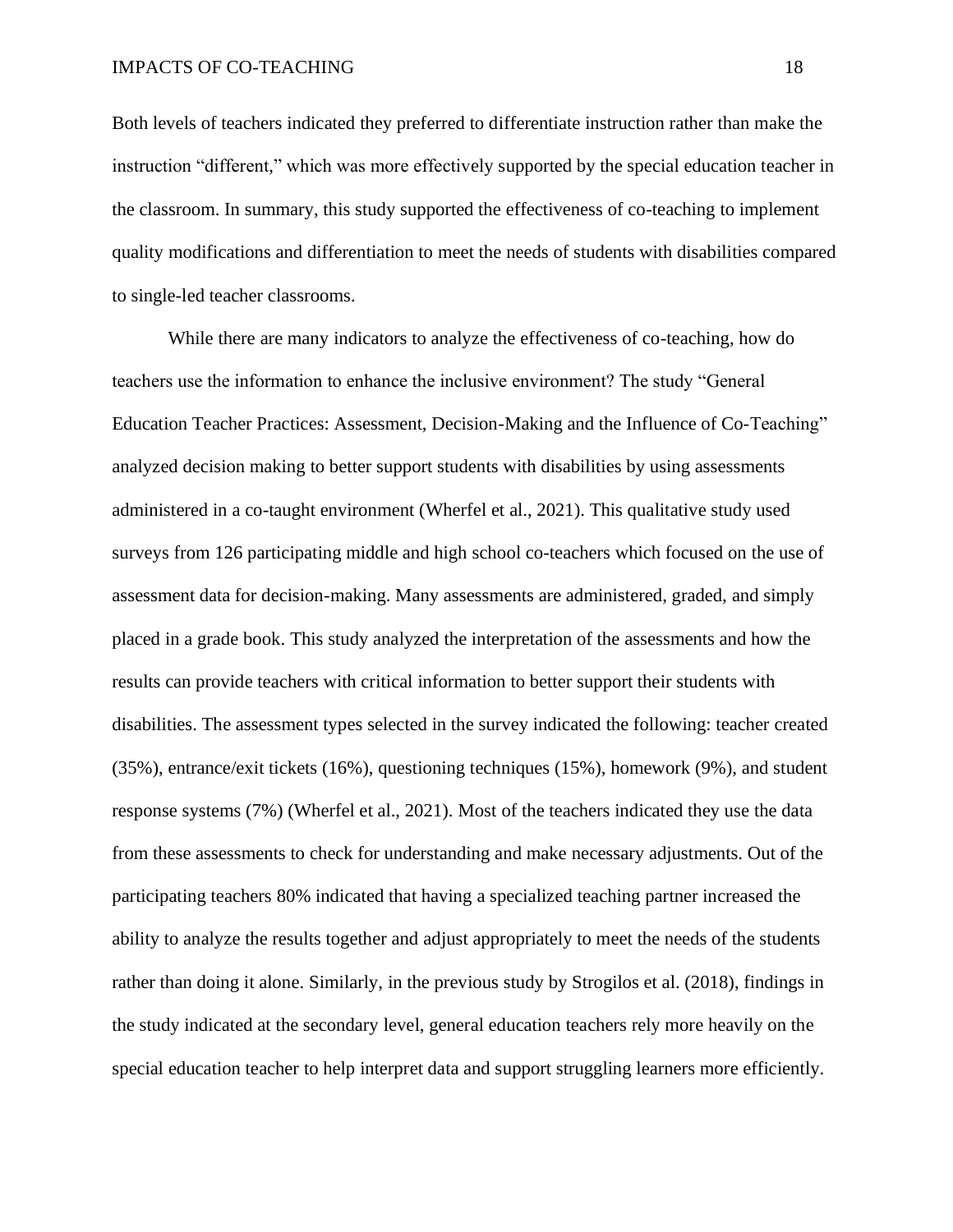Limitations of this study included the information provided was self-reported data, and it was unknown if the responses were a true depiction of the classroom performance. In brief, this study provided a significant amount of support to the effectiveness of co-teaching and utilizing the strengths of the co-teaching partners to increase support in the classroom. Using assessment data to make informed decisions is a beneficial tool to improve academic outcomes and overall achievement.

In review, the research from this section indicated co-teaching has a high potential for effectiveness. Co-teaching provides variety in teaching approaches, gives support to both students and teachers, and increases the quality of accommodations in the general education classroom. Students participating in co-taught classrooms feel more supported and report their needs being met more effectively due to the lower student/teacher ratio. Teachers indicated utilizing the strengths of their co-teaching partner to make better-informed decisions. Although this section discussed the components which can increase overall effectiveness, there are several barriers that can get in the way of making this instructional model successful. The following section uses research studies to address the most common barriers which can negatively impact the co-teaching experience.

#### **Barriers of Co-Teaching**

Although co-teaching has a high potential for keeping students in their natural learning environment and increasing access to grade-level curriculum, throughout the research, several barriers continued to be a common theme. Subjects like personality conflicts, the co-planning time between the two teachers, roles and responsibilities, and lack of training continued to surface in nearly every co-teaching study conducted. This section addresses these barriers and what could be done proactively to combat them.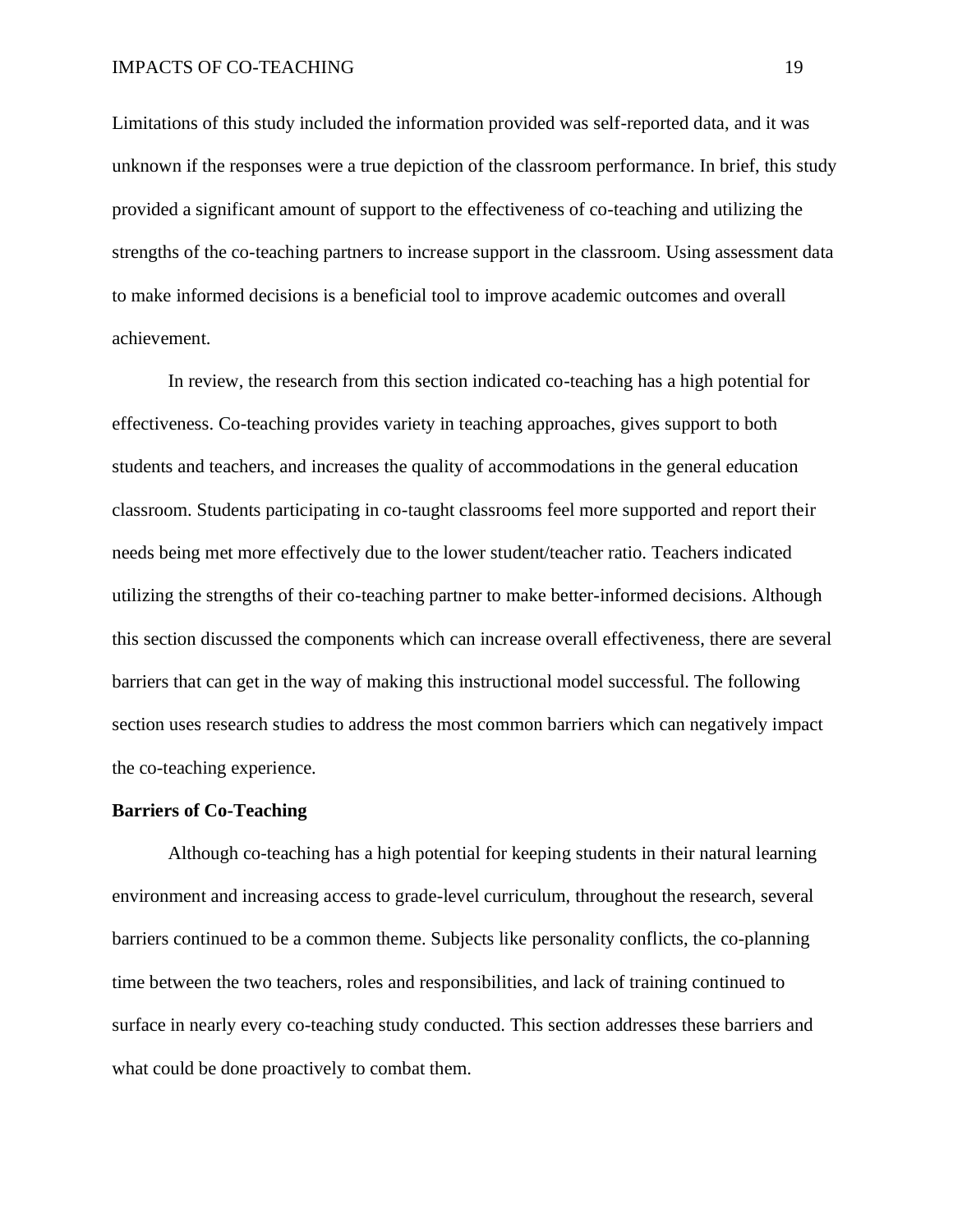Feedback is an important way to make improvements, specifically on a professional level. Taking the time to reflect on what worked, what did not work, or what could have been done differently are key reflections to making improvements. The qualitative research study "Special Education and General Education Preservice Teachers' Co-Teaching Experiences: A Comparative Synthesis of Qualitative Research" specifically reviewed feedback and perceptions from teachers in a co-teaching environment to learn from these key reflections (Shin et al., 2015). The research included data from 11 previously conducted research studies specifically focusing on communication, meeting the needs of learners, personality conflicts, challenges, and different views on collaboration which were common themes between both general education and special education teachers across all 11 studies. Limitations of this study included the small number of participants and lack of information surrounding the categories of disabilities in each of the studies. This resulted in a narrower view of teacher perceptions of co-teaching.

Results from the analysis of the previously conducted studies concluded teachers felt collaboration and communication were the most critical components of a successful co-teaching experience. The participants also indicated lack of training and knowledge were the missing links to enhancing their inclusive classroom. Although both teachers had different areas of expertise, without proper training, these specific strengths were not utilized effectively. In the end, the participants concluded not enough front-end work was completed to set them up for success in a co-taught classroom.

In addition to intentional collaborative planning, training and knowledge on the different co-teaching models is extremely beneficial. The quantitative study, "Co-Teaching Perspectives from Middle School Algebra Co-Teachers and their Students with and without Disabilities," not only analyzed feedback from students and teachers, but it examined the importance of proper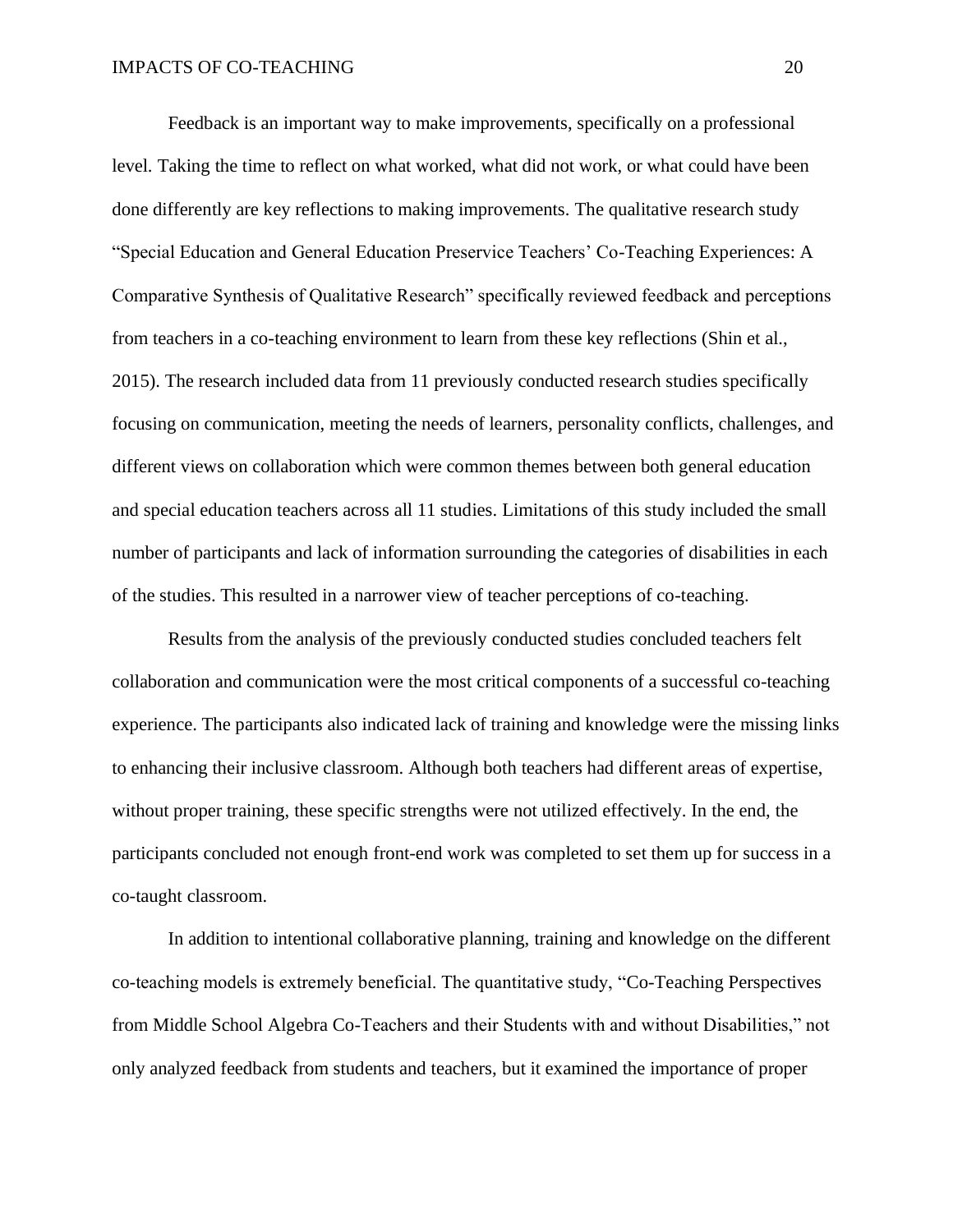training in this instructional model (King-Sears et al., 2018). There is more to co-teaching than simply adding an additional teacher into the classroom. There are six co-teaching approaches that can be used while delivering a well-planned lesson. The six approaches include: one teaches-one observes, one teaches-one assists, parallel teaching, alternative teaching, and team teaching (King-Sears et al., 2018). As mentioned in the previously discussed study conducted by Iacono et al. (2021), the approach most used is one teach-one assist, which is described as one teacher leading the lesson while the co-teacher observes students and at times collects a variety of data (King-Sears et al., 2018). Participants of this study included both middle school students and two teachers from a school system in a South Atlantic region in the United States. The two teachers in this study include one algebra teacher with two years of teaching experience and a special educator with six years of experience. There was a total of 24 middle school students who participated in the study, 17 students without disabilities and seven students with identified disabilities. Both students and teachers completed a Co-Teacher Questionnaire (CTQ) which was described as web-based, consisted of six domains, and was rated using a 4-point Likert scale (King-Sears et al., 2018). Limitations included the small number of participants in the classroom setting and the self-reported questionnaire data.

The questionnaires were completed towards the end of the school year and before the state math assessments took place. The first round of data was reviewed and similarities between teacher and student responses were analyzed. The second round of data was reviewed and examined responses from students with and without disabilities. Results from the questionnaire indicated the relationship between the two teachers had an impact on the co-teaching experience and co-planning was critical (King-Sears et al., 2018). Results also indicated both teachers felt valued and did not see themselves as the "lead" teacher role (King-Sears et al., 2018). The two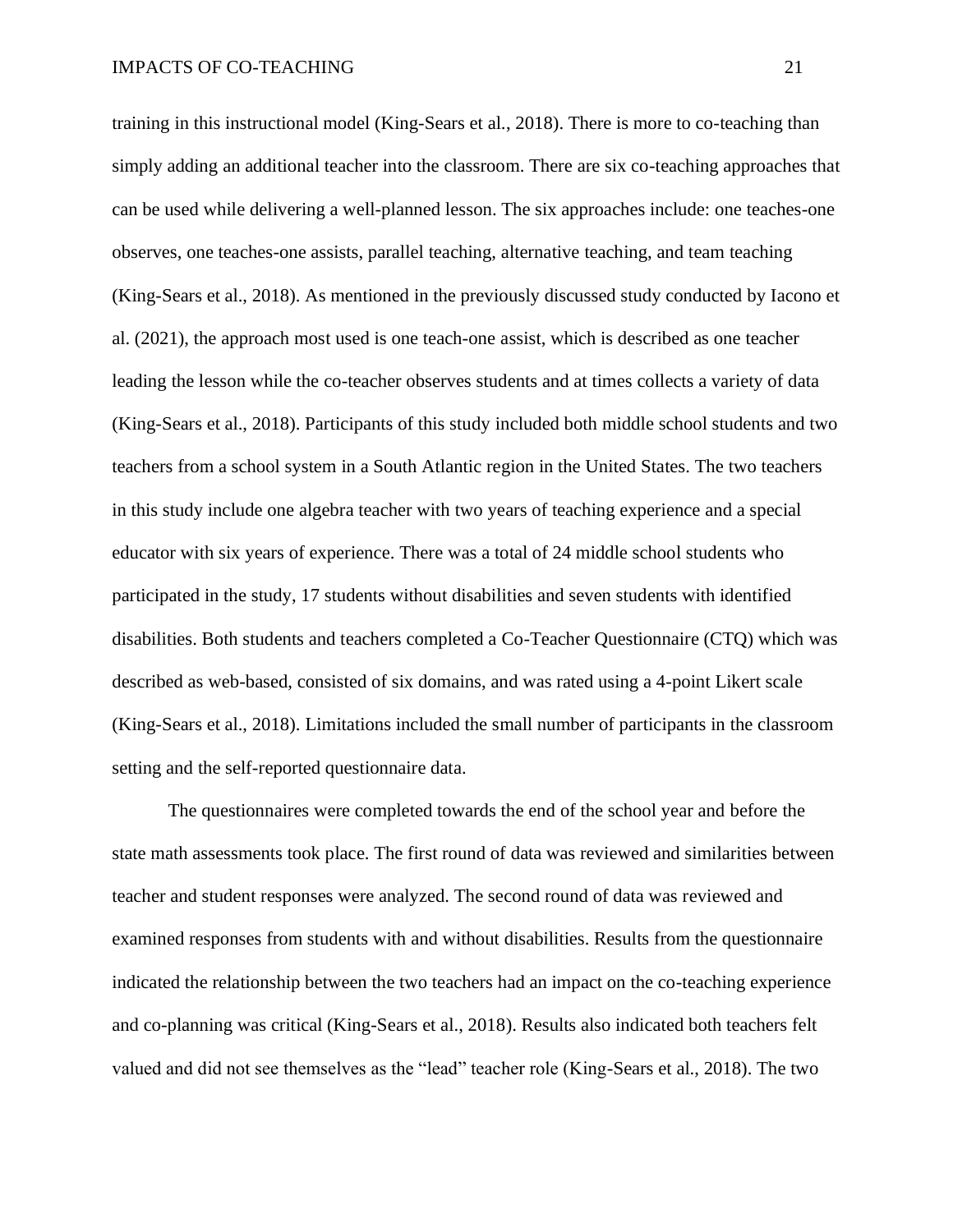co-teaching models used most by this set of teachers included one teach-one assist and team teaching. Responses from students indicated they learned best and preferred to learn from both teachers rather than one. They felt more supported and did not see one teacher as the lead over the other (King-Sears et al., 2018). Overall, this study resulted in the importance of co-teacher relationships, proper planning time, and the impact this team dynamic had on students with and without disabilities.

There can be some hesitancy from teachers to implement co-teaching as an instructional model. Due to various opinions, personalities, and levels of experience, this can be its own barrier. The study "Collective Self-Efficacy Expectations in Co-Teaching Teams – What are the Influencing Factors?" examined the actual structure of a co-teaching team (Krammer et al., 2017). This quantitative study focused on how co-teaching teams are determined, the responsibilities and roles of each teacher, and whether the team dynamic impacts the quality and effectiveness of the instruction. For this research study, an online survey was conducted. To gather participants, invitations were sent out and some teachers were recruited to participate. The only requirement was that all participants were actively co-teaching at the time the study took place. A total of 316 teachers from Austria participated in taking the survey with an average teaching experience of 21 years and 2 years co-teaching experience. 83% of the participants were middle school teachers, 11% were teachers from a "gymnasium", and the rest were special education teachers (Krammer et al., 2017).

The results from the online survey concluded the number of years with co-teaching experience has no impact on the collective self-efficacy (Krammer et al., 2017). The results also indicated if a teacher picks their own co-teacher, it did not have a significant impact versus if an administrator picked the co-teacher. The last result from the survey included shared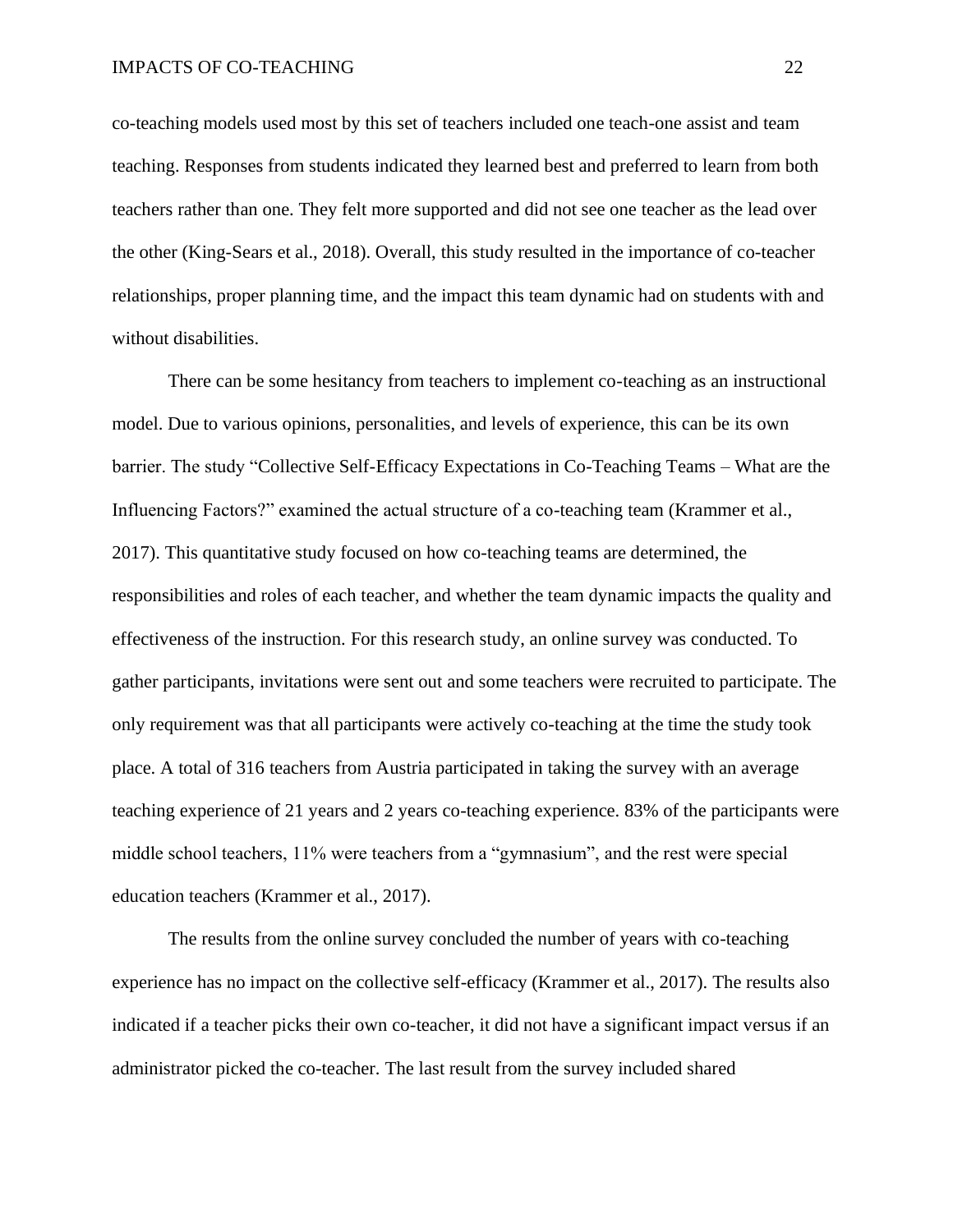responsibility between teachers. Most of the results indicated responsibilities were shared and the teachers identified their roles in the partnership. This study focused more specifically on how the development of a co-teaching partnership begins and if teaching experience or co-teaching experience can impact the dynamic between the teachers. The results concluded these factors do not play a part in the implementation of this instructional model, but a strong partnership is important to the overall success.

Outside of a strong partnership and collaboration between partners, teacher buy-in is also another important factor. Administrators can advise teachers what is required of them, but if teachers are not on board with it, it can show in their attitude and instruction quality. The study "Teachers' Views of Co-Teaching Approaches in Addressing Pupils with Special Educational Needs (SEN) in Multi-Grade Classrooms" dove deep into teachers' thoughts and perceptions towards co-teaching in multi-grade classrooms (Casserly & Padden, 2017). This case study used mixed-methods to gather information from 22 primary multi-grade, and special education teachers in Ireland. The special education teachers included in this study reported they currently provide special education services using the team-teaching approach, pull-out model, small group, and/or individual sessions. A total of 40 questionnaires were administered as part of the study, 20 to multi-grade teachers and 20 to special education teachers. The content of the questionnaires included the models of supplementary support, experience with co-teaching, planning, delivery of co-teaching methods, and advantages/disadvantages of co-teaching (Casserly & Padden, 2017). Limitations of this study included the restricted age range and geographical region.

The preliminary findings of the questionnaire indicated co-teaching was not a commonly used practice and the pull-out method of service delivery was the most prominent. Other results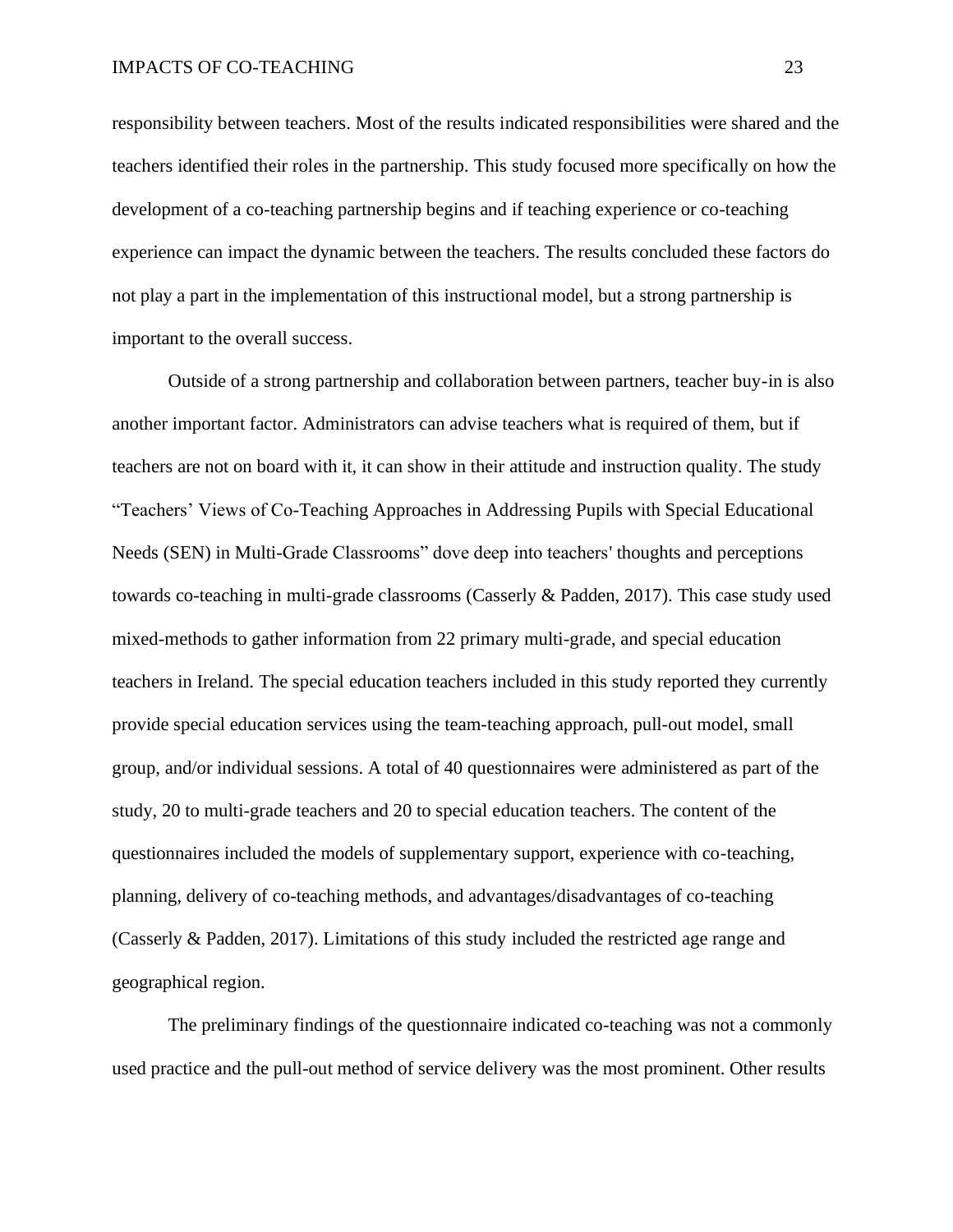indicated teachers felt the student-to-teacher ratio was a huge benefit to co-teaching and felt they could better serve their students having two teachers rather than one. Responses also indicated co-teaching could lead to effective differentiation and content could be covered more deeply (Casserly & Padden, 2017). The biggest barriers noted on the questionnaire indicated collaborative planning time was a struggle, along with a lack of professional development. Overall, the teachers in this study reported similar concerns that were noted in previously used studies but could see the benefits to using co-teaching to enhance instruction, especially with students identified as having disabilities.

Having two teachers in one classroom sounds appealing to some, but co-teaching comes with its challenges. Sharing responsibilities, collaborative planning time, administrative support, proper training, and personality conflict are just a few common themes identified during the preliminary research on this topic. The research study, "Examining the Implementation of Two Co‐Teaching Models: Team Teaching and Station Teaching," examined the barriers co-teaching can have in schools and what supports are needed during the implementation process of this instructional model (Gurgur & Uzuner, 2011). This qualitative study was completed in a lowincome, general education second-grade classroom setting in Turkey. The study included a total of 35 students, two of which were identified as requiring special education services (Gurgur & Uzuner, 2011). This study also included one general education teacher with 18 years of teaching experience and one special education teacher with 10 years of teaching experience. Data was collected and analyzed using checklists, lesson plans, teaching materials, student work samples, and the classroom lessons were video recorded over the course of approximately two months. Each week of the study, a full weekly cycle was completed including joint planning, teaching practices, and discussions on the practices. These three main components of the weekly cycle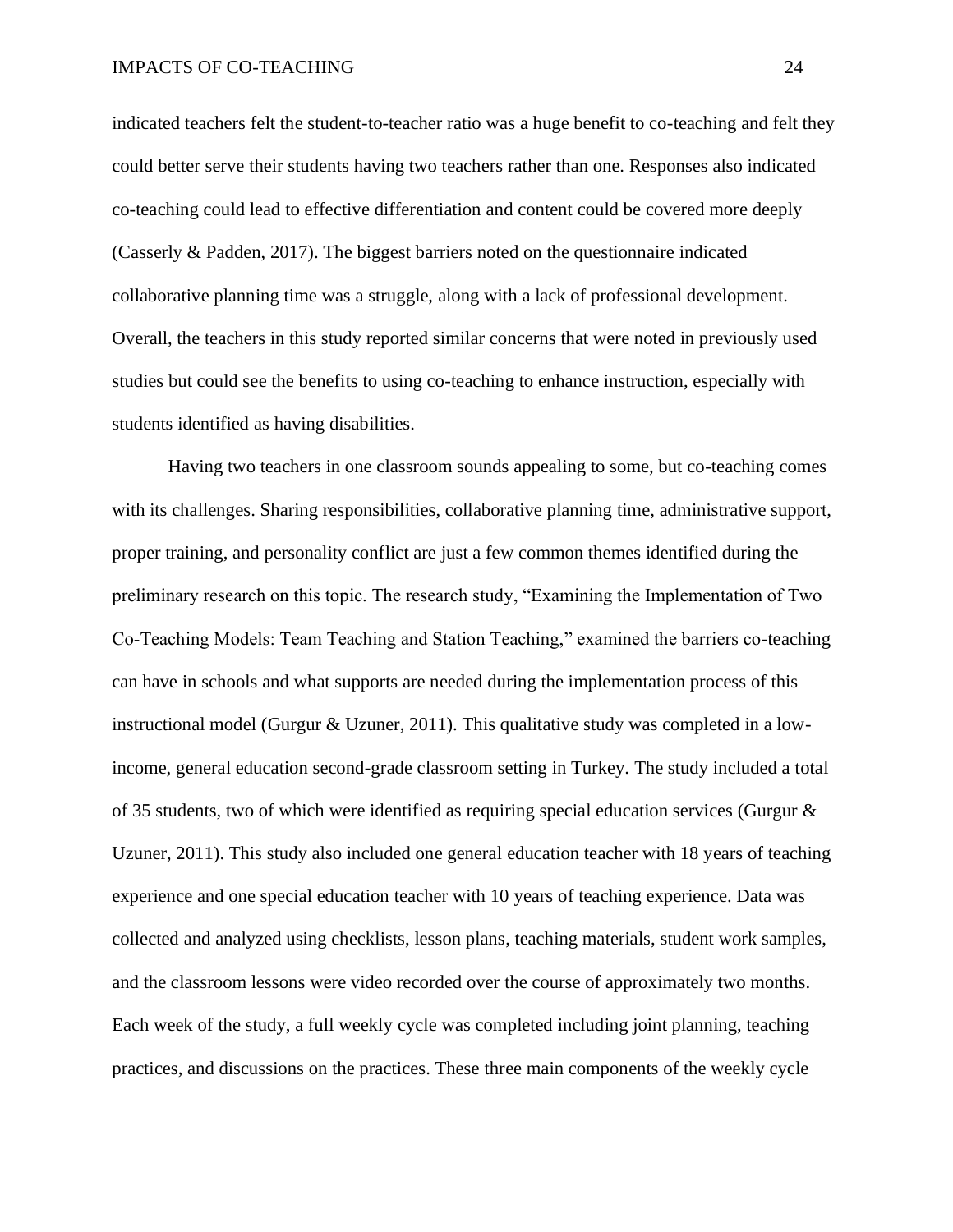were then broken down into what worked, what did not work, and what was challenging. The purpose of collecting this data was to determine what needs to be in place to make co-teaching successful upon implementation for an entire school (Gurgur & Uzuner, 2011). There was no mention of any specific limitations in this study; however, it was noted, this study was completed in only one classroom with one set of teachers, which provided a very limited amount of diversity.

The overall results of this study concluded joint planning was helpful, but the planning the teachers did lack structure and guidance (Gurgur & Uzuner, 2011). Due to the lack of structure of the joint planning time, no final decisions were made regarding responsibilities, roles, and lesson planning. Not only did these barriers impact the actual instruction, but they also created a divide between the two teachers rather than a union. The research concluded intentional planning is critical to the success of implementing co-teaching. Although it is extremely helpful to have two teachers in the classroom to provide additional support and knowledge around disabilities, this additional support in the room can be far more impactful with more intentional planning.

The previously discussed research studies have all indicated more front-end work needs to be put into place before implementing co-teaching. Teacher feedback concluded training, coplanning time, and strong collaboration are the biggest barriers preventing a more impactful outcome. This feedback, although important, has no value if school administrators are not onboard for proving these components. Teachers typically do not make the school schedules to ensure a common prep time and opportunities for professional development. "Co-Teaching in Content Area Classrooms: Lessons and Guiding Questions for Administrators" is a qualitative study that focused on the development of training to improve the co-teaching model (Sinclair et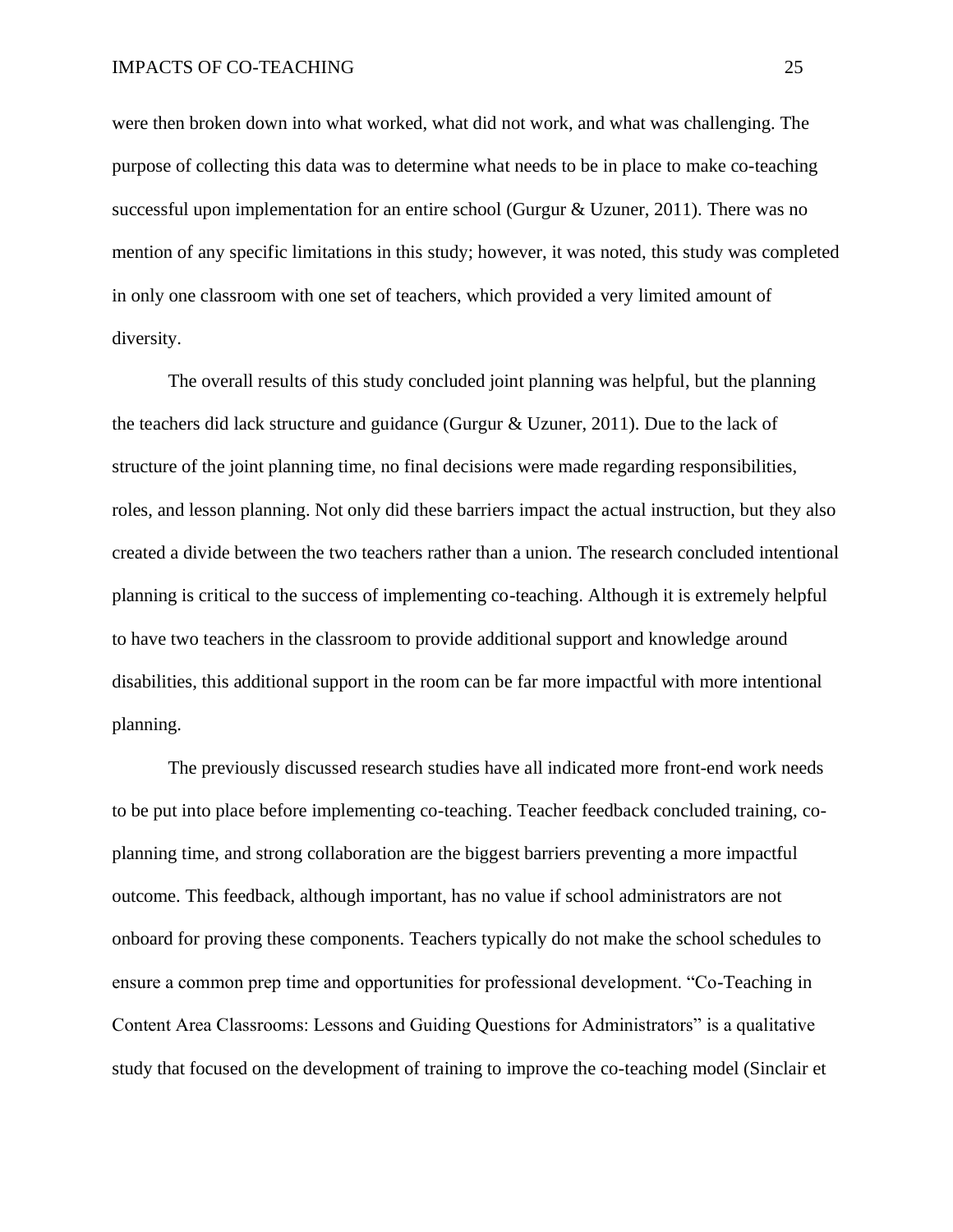al., 2018). This study took the most common concerns reported from co-teachers and compiled the data to help guide administrators to better support co-teachers. 21 middle school co-taught classrooms in the United States participated, which included a total of 42 teachers. The data was collected through interviews with the teachers, and limitations included a lack of data to support findings. The information was self-reported feedback and data was not collected to determine the accuracy of the information provided. Like the previous studies, co-planning time, personality conflict, and lack of training were the most reported barriers. Unlike previous studies, participants in this study indicated a preference for pairing co-teachers based on strengths and including staff in the decision-making process. The results of this study were consistent with previous research indicating the most common barriers and how critical front-end work is to the success of the co-teaching implementation.

Data from the studies in this section aligned with the findings from the first theme of the literature review. As mentioned throughout, the most common barriers included personality conflict, co-planning time, collaboration, roles and responsibilities, lack of training, and teacher partnership. Co-teaching has many appealing components, but the barriers mentioned can impact not only the process for the teachers involved but also student achievement. With the necessary support in place for teachers, how successful can co-teaching be for the students directly? The following section examined the actual impact co-teaching has on academic and behavioral outcomes for students.

#### **Impact of Co-Teaching**

This literature review has covered the effectiveness of co-teaching practices, as well as barriers, but has not dived into the actual impact co-teaching has on student achievement. The most important aspect of co-teaching is supporting learners, and how does having this classroom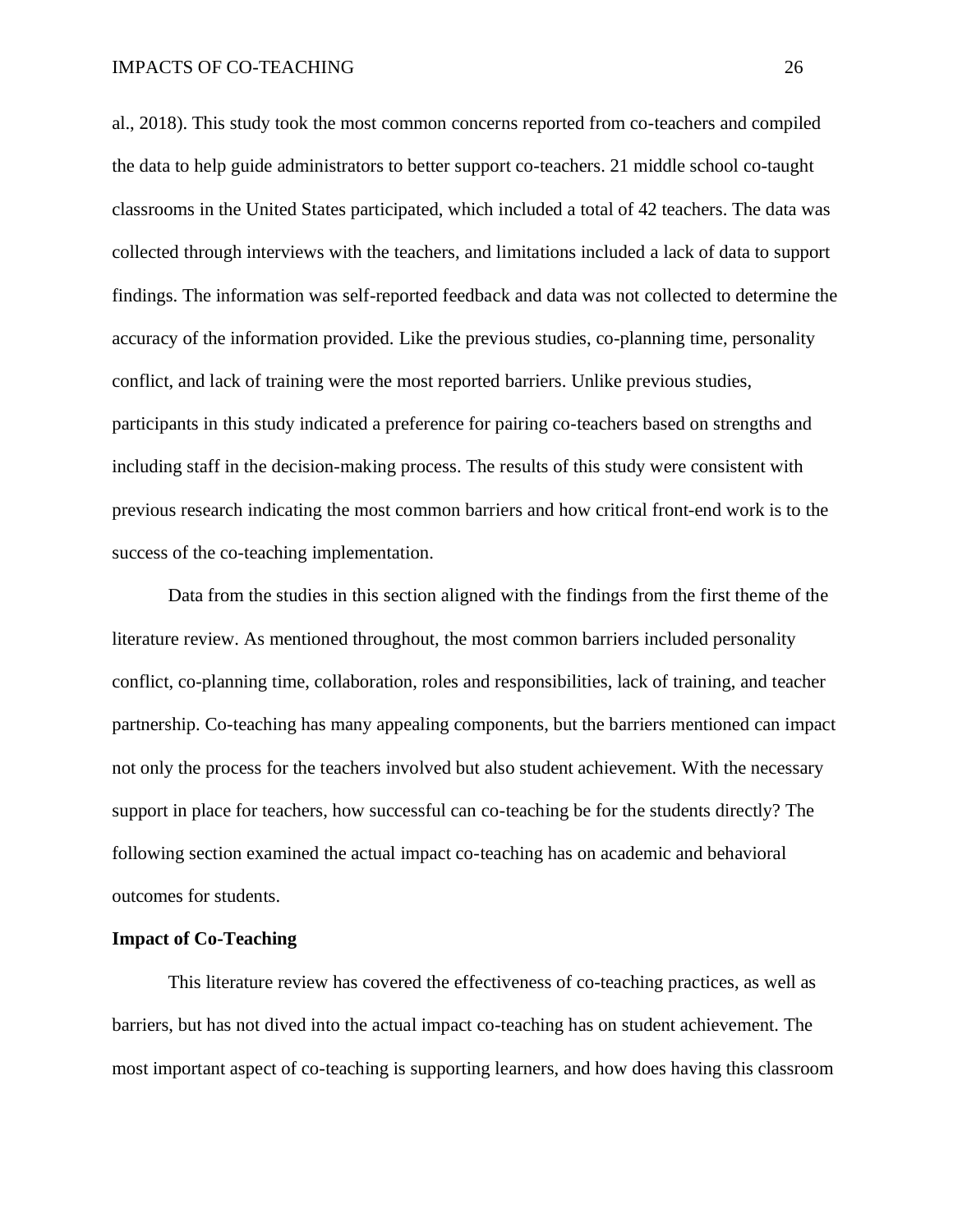model impacts their achievement both academically and behaviorally? The following section reviewed results from four studies that specifically address student impact.

Academic achievement is at the forefront of all instruction, how can teachers better support their diverse learners to have the best possible outcome? As discussed, co-teaching provides an opportunity for two teachers to work together to meet the needs of all students in an inclusive classroom environment. The study "Collaborative Teaching: Exploring the Impact of Co-Teaching Practices on the Numeracy Attainment of Pupils with and without Special Educational Needs" specifically focused on the academic achievement in mathematics at the elementary level (Lehane & Senior, 2019). What made this study unique is the analysis of the outcome for both students with and without disabilities, as well as the class as a whole. This mixed-methods study took place at one elementary school in Ireland, specifically in two fourthgrade classrooms over the course of one school year. Limitations included the small sample size and the duration of the study. The data used to determine the overall impact included the standardized mathematics assessments. A pre and post-test were administered to compare data.

Strong evidence in the results indicated co-teaching can have a positive impact on all students, not just students with disabilities. All the students in the co-taught environment had improved mathematics scores. The study did not include which co-teaching approach was used or what disabilities were in each of the class samples, which limited the findings. The study also compared data from the previous school year in which the students with disabilities received special education services outside of the classroom. The results indicated a higher increase in the co-taught classroom in comparison. As a result, showing the positive impact co-teaching has as a special education service model.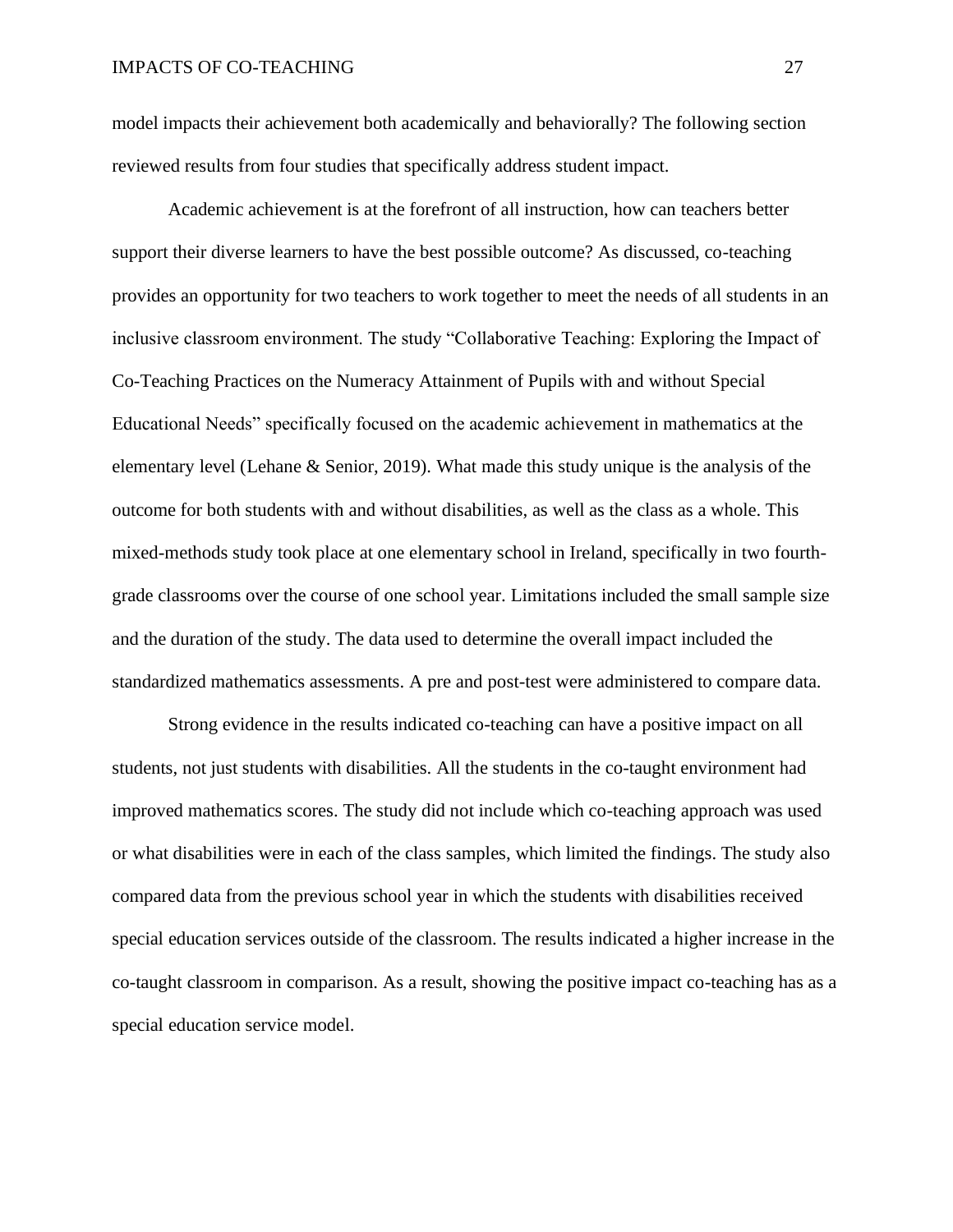Although two completely different studies were conducted by the same group of researchers, the common theme between the two studies focused on improving reading comprehension at the middle school level. The first study "Reading Comprehension and Co-Teaching Practices in Middle School English Language Arts Classrooms" reviewed improving reading comprehension in a co-taught environment without professional development (Wexler et al., 2018). The second study "Improving Literacy Instruction in Co-Taught Middle School Classrooms to Support Reading Comprehension" focused on the same focal point as conducted previously, but this time after professional development has been completed (Wexler et al., 2022). The first qualitative study was conducted using observation in six middle schools, which included 16 co-teaching partners across four states. During each observation, one student with a reading goal on their IEP was identified and observed. Three observations were completed per classroom throughout the duration of the study. Limitations included a small sample of students with disabilities during the observations, as well as student achievement data to support the findings from the observations. The study fell short of finding a direct positive impact on student achievement with reading comprehension. Throughout the observations, the teachers lacked variety in using appropriate differentiation strategies which prevented more needs from being met. This study did not support a positive impact from co-teaching and researchers indicated the importance of professional development.

Unlike the previous research, the second study "Improving Literacy Instruction in Co-Taught Middle School Classrooms to Support Reading Comprehension" took place after professional development was conducted (Wexler et al., 2022). This mix-method approach focused on the same thing, reading comprehension in a middle school setting. Nine middle schools in six school districts were included in this study and eleven co-teaching pairs were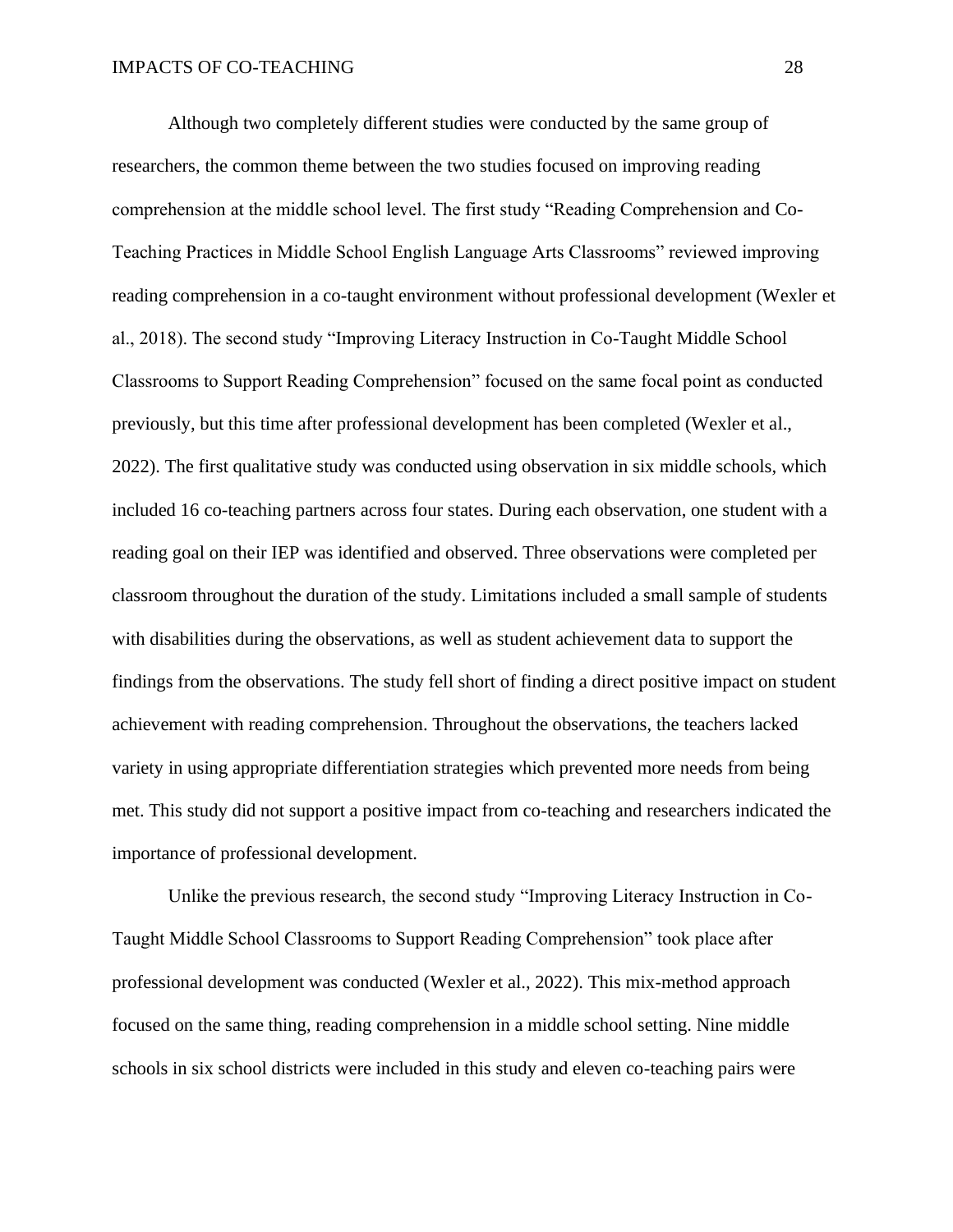recruited to participate. Pre and post-tests were used to gather data from students in the co-taught classrooms. The student population included students with and without disabilities for comparison. This was a much more accurate data collection compared to the previous study conducted by Wexler et al. (2018), which only used observations. Professional development was conducted over two days at the beginning of the school year, which focused on co-teaching and fidelity procedures. The small sample size limited the scope of the research and narrowed the results to a very specific age range and content area. The results concluded an overall improvement in both teaching strategies and student achievement. Identifying the main idea of a story and recalling specific details from reading passages were tested. While students did not improve significantly with identifying the main idea of a story, they did make improvement with recalling specific details. Both studies focused on reading comprehension, but clearly identified the importance of teacher training, which was previously identified as one of the main barriers with co-teaching. It is clear in these studies that this barrier directly correlates with student achievement.

Outside of academic achievement, behavioral impact is also equally as important. Typical behavioral concerns include disengagement, refusals, oppositional behavior, aggression, shutting down, and lack of effort. Oftentimes these behaviors are communication indicating confusion, frustration, boredom, and anxiety. Many students receiving special education services experience behaviors in the classroom. Having two teachers in the classroom is one way to provide more support to these students, but does it make a positive impact on their behavioral performance? The qualitative study "The Impact of Number of Adults on Instruction: Implications for Co-Teaching" specially focused on the behavioral impact having more than one teacher has on these students (Sweigart & Landrum, 2014). This study included data from a large data set of more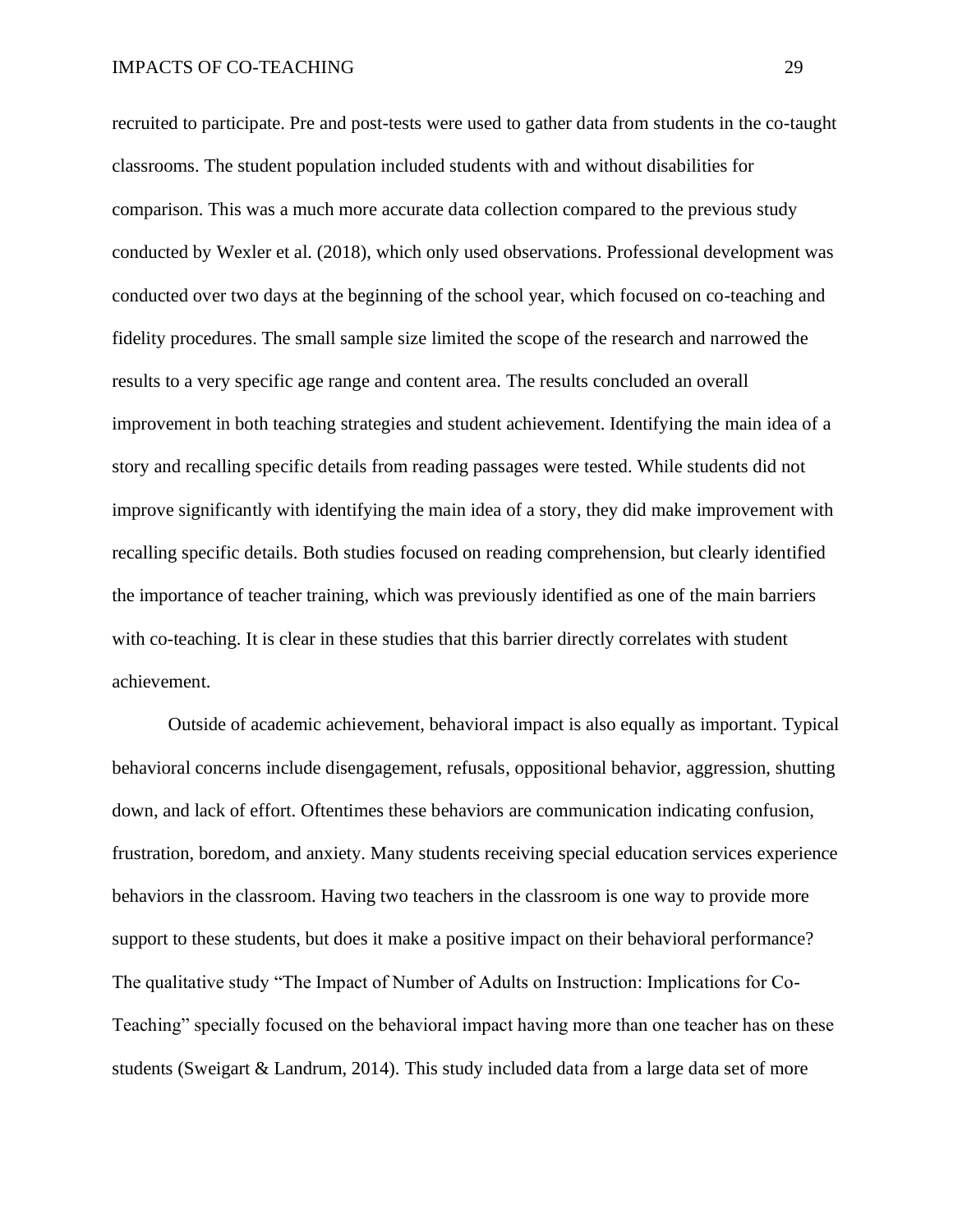than 5000 classrooms within 50 schools across the United States. The data was collected by using direct observation of 15-minute increments in each classroom. No demographic information was provided for each of the classrooms, which limited the data collection slightly. The age range of the samples included classrooms from both primary and secondary-aged students. Specific areas of focus included positive/negative feedback, time spent in small group settings, one-on-one instruction, active engagement, and disruption. Aside from the lack of demographic data, another limitation included the lack of background information on the teaching partners. This meant it was unclear during the observations which adult played which role in the teaching partnership. Results from this study noted the biggest difference between single teacher-led and co-teaching rooms was the amount of time spent in small groups or oneon-one settings, which led to an increase in engagement and appropriate differentiation. This result is consistent with the previously discussed study conducted by King-Sears et al. (2018). Students in that study indicated they received more attention from the two teachers instead of one, which increased their engagement. Not only did engagement increase, but the overall comprehension of skills also increased. In all areas of focus, there was a decrease in behavior in classrooms with more than one adult present. It was assumed in the study this was because teachers were able to address students more quickly reducing wait time. However, there was no specific data to support this assumption.

This theme focused on the direct impact co-teaching has on student achievement, which was evident by the data included. Both academic and behavioral achievement was impacted positively in co-taught classrooms. Student needs were met more quickly, and teachers were able to differentiate instruction more effectively. The teaching partners could also lean on each other's areas of expertise, especially when working with students with disabilities. As mentioned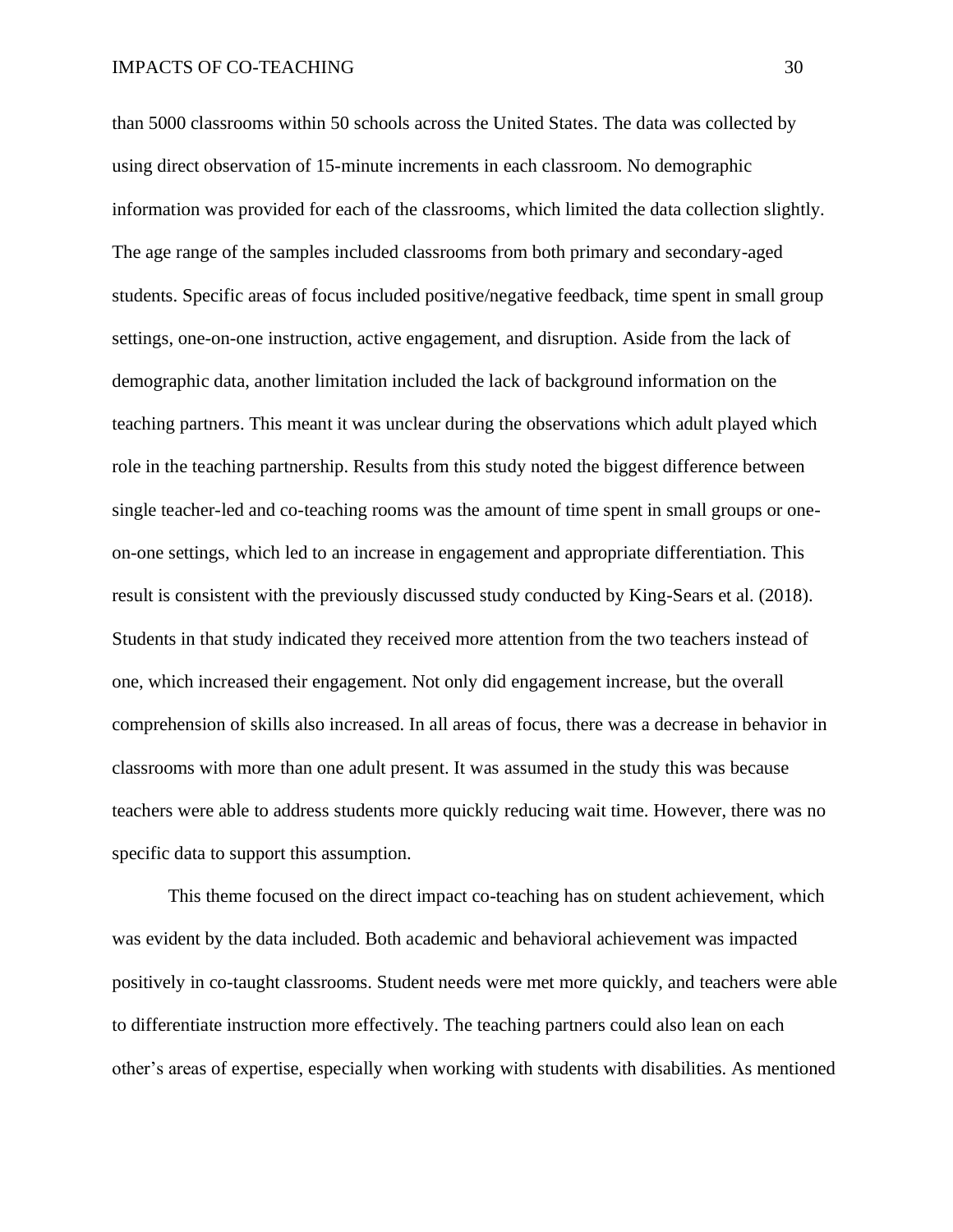previously, this is something general education teachers typically do not have extensive training with. All in all, co-teaching leads to positive student impact and higher levels of achievement than being in a single teacher-led classroom. Although barriers can get in the way of a successful co-teaching environment, proper planning, and preparation at the time of implementation can increase this level of impact for all students.

# **Summary of Findings**

Throughout the research on co-teaching, it is clear the data is limited. A limited amount of quantitative data was collected to support actual student impact. Most data included observations, surveys, and questionnaires which narrow the results significantly. Based on the studies included, several components impact the effectiveness, as well as create a barrier to achieving a more positive outcome. The most common trend among all the studies included the importance of teacher training, collaboration, and co-planning time.

While the studies included identifying components to make co-teaching successful, in the end, administration support is required to implement a more solid foundation for co-teaching. The bottom line is that most of the front-end components required are out of the control of teachers and into the hands of administration to take the necessary steps to increase the effectiveness. Co-teaching has many benefits, which include creating an inclusive environment for learners and increasing access to grade-level core curriculum.

#### **Conclusion**

In conclusion, the research studies used identified effective strategies, barriers, and positive student outcomes. Co-teaching continues to be a highly effective instructional strategy that can meet the needs of more learners than teaching alone. General education teachers do not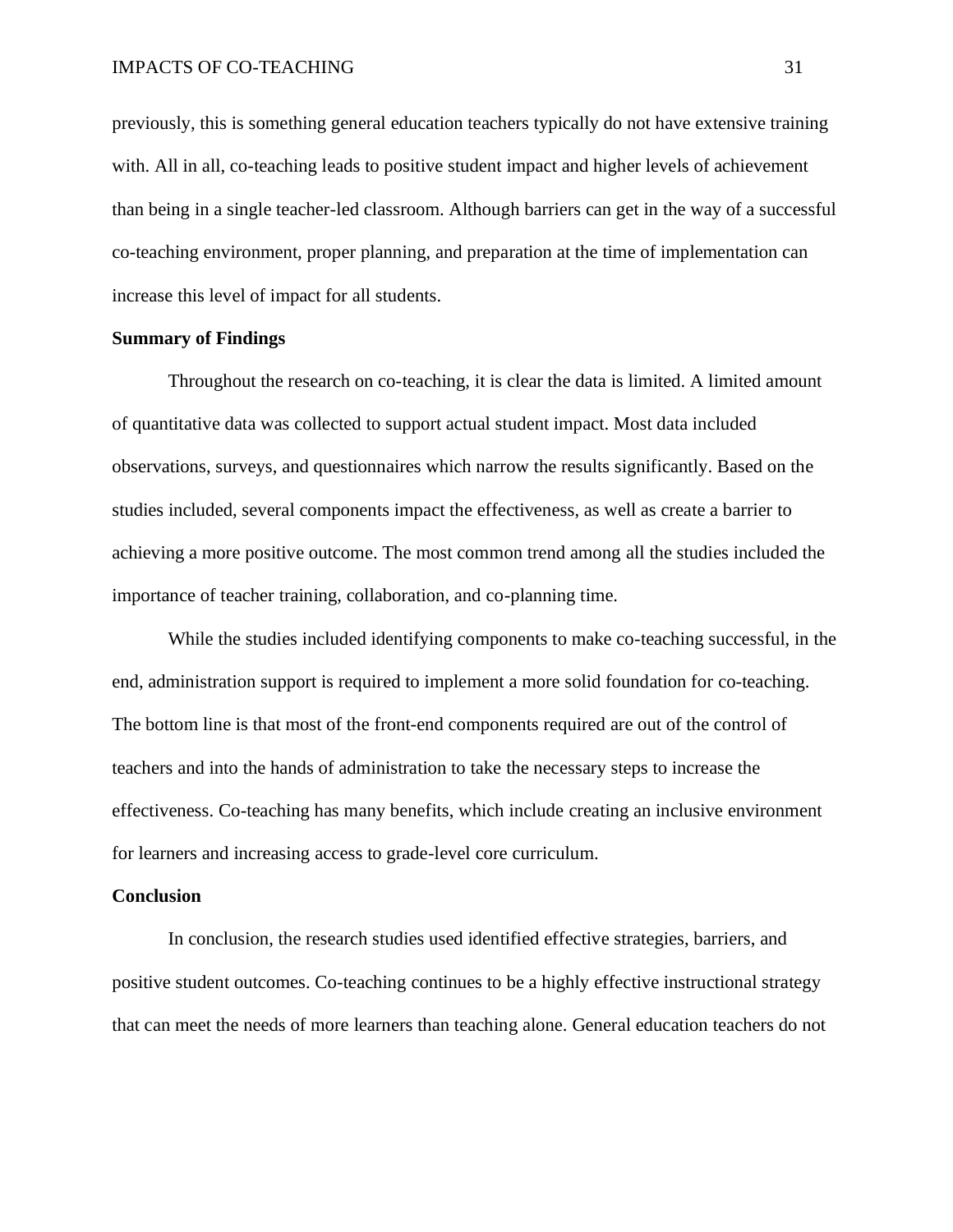have the training or knowledge to support students with disabilities in the same way as special education teachers do.

Working together cohesively can provide students with an inclusive environment that keeps them in the classroom, exposes them to grade-level curriculum learning alongside sameage non-disabled peers. Rather than pulling students out of their natural learning environment to receive special education services, keeping them in their classroom to experience age-appropriate learning is far more impactful in the long run.

The following chapter takes a closer look at the insights gained from the research and how these insights can be used to make improvements and changes to the co-teaching process. This includes suggestions for future research and recommendations for districts to consider.

# **Chapter Three: Discussion, Application, and Future Studies**

Prior to the extensive research into co-teaching, very little knowledge was known about the impact and if this is an instructional model worth considering. Throughout the process of learning the ins and outs of co-teaching, many components are now at the forefront of how coteaching can work and what goes into the process to make it successful. This chapter reviews insights gained, how to apply the insights and recommendations to improve the process, and suggestions for future research studies.

# **Insights Gained**

After analyzing the research studies in this literature review, many insights were gained. First, there is a significant amount of foundational work that goes into the implementation of coteaching. There are six co-teaching approaches, which require training in the effective ways of using each of them. The six approaches include: one teach/one observe, station teaching, parallel teaching, alternative teaching, team teaching, and one teach/one assist (Friend et al., 2010). Each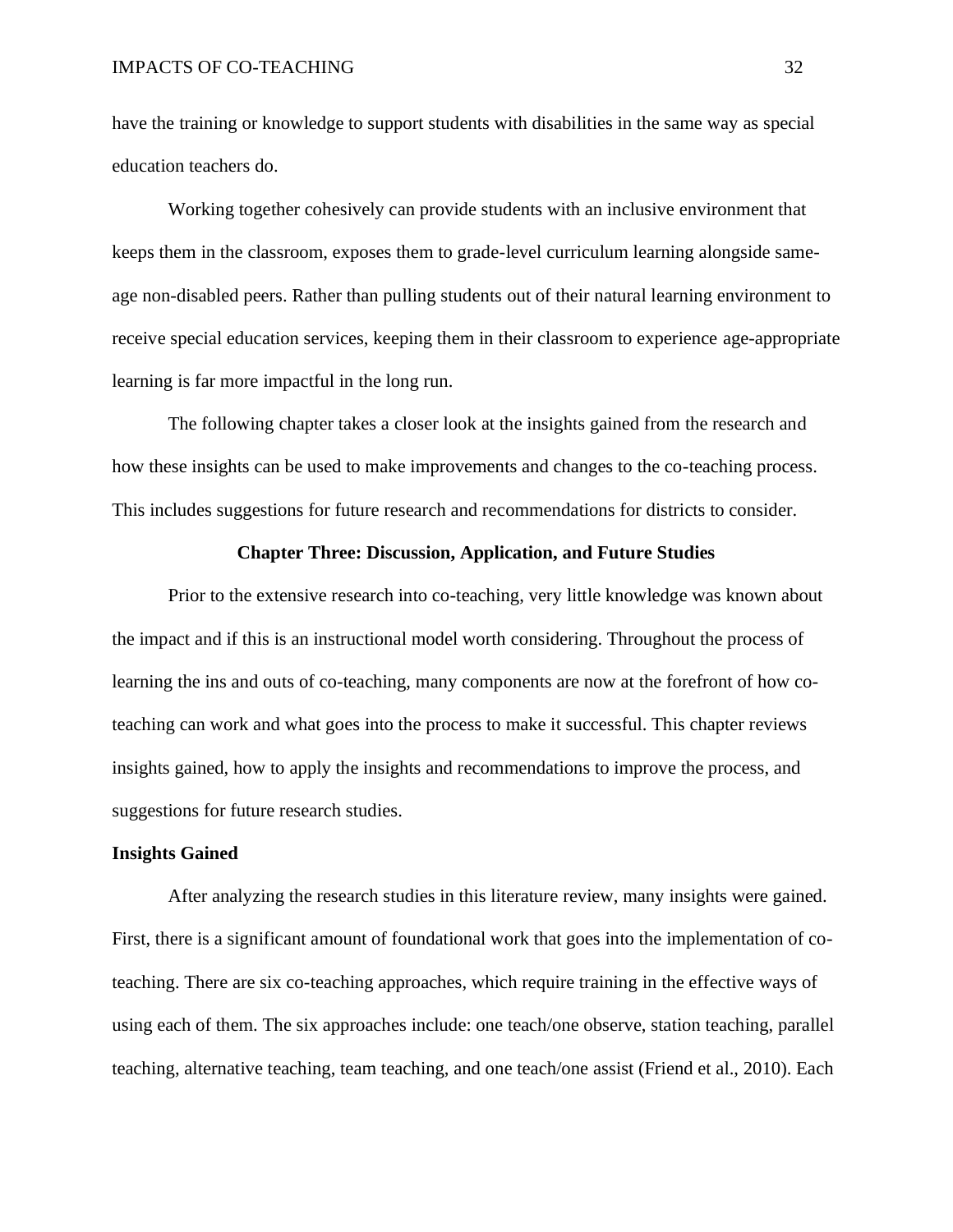classroom has a different dynamic and not all these approaches can be used effectively resulting in a maximized learning outcome. For example, according to the study conducted by Iacono et al. (2021), one teach/one assist approach was one of the most used approaches. However, it was also identified as one of the least effective. Similarly, in a separate study by Keeley et al. (2017), the results were consistent and concluded the same results with the use of the one teach/one assist approach and its lack of effectiveness. This information confirms the importance of proper training and preparation into each of the approaches, and the ability to switch fluidly between them based on the needs of the classroom.

Another insight gained from the research included the importance of administrative support. The primary reason for this critical component includes the ability to have a common co-planning time between teaching partners and sufficient collaboration time. Typically, administrators set the schedules for teachers, and having a common planning time would be something to consider prior to implementing co-teaching. King-Sears et al. (2018) conducted a study that examined feedback from teachers in a co-teaching classroom. The results from this study indicated that not only were the teachers lacking co-planning time, but because of the inability to collaborate with their co-teaching partners, this resulted in conflict between the teachers. Neither of the teachers viewed themselves as an equal partner in the classroom, and the responsibilities were not evenly distributed between the two. Another study by Krammer et al. (2017) had similar findings and included feedback on how critical the co-teaching dynamic between the partners was to the success of co-teaching.

One more key insight from the research involves the lack of actual data to support the academic and behavioral achievements co-teaching has on students receiving special education services. Much of the data included qualitative and mixed-methods studies and lacked substantial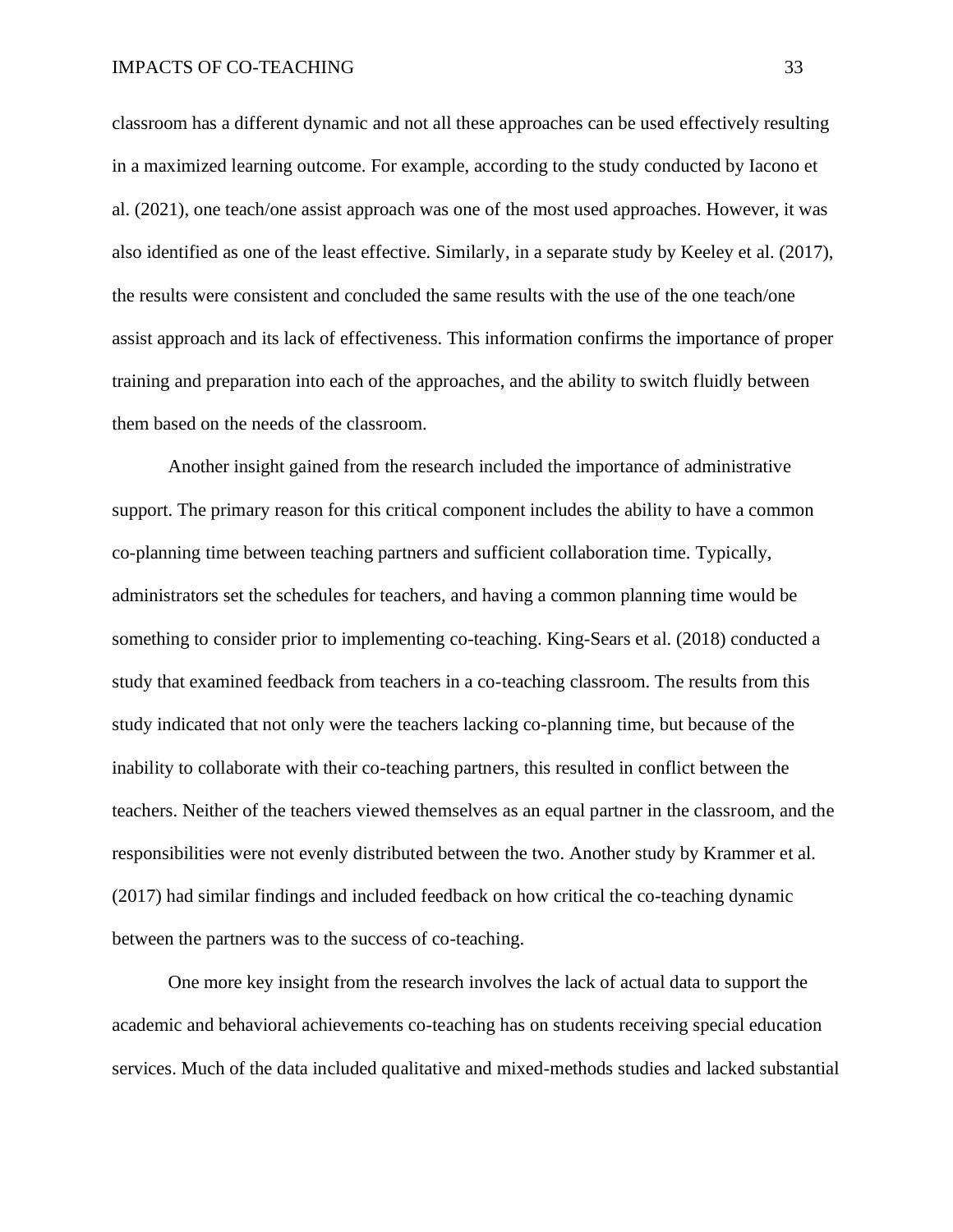quantitative research. Majority of gathering data included observations, questionnaires, and surveys. Although some data were collected and expressed by quantity, the primary focus of the research was not surrounding student impact. The quantitative study conducted by King-Sears et al. (2018) focused on the importance of proper training, while another quantitative study examined by Krammer et al. (2017) focused on the quality of a co-teaching team. Although these studies contributed valuable information to the overall impact of co-teaching, neither study focused on student impact. Both studies by Wexler et al. (2018 and 2022), focused on student achievement using mixed-methods to gather data. However, limitations of these studies also included a very narrow scope of focus, middle school reading comprehension. Again, while all the results from the studies are critical components, there are holes in the studies to sufficiently address the research question, how does co-teaching impact academic and behavioral achievement for students receiving special education services?

Although there is limited data to prove the direct student impact of co-teaching, there is significant evidence that suggests the potential it can have. Not only can co-teaching keep students in the general education classroom with same-age non-disabled peers, but it increases access to grade-level curriculum. This provides all students with age-appropriate instruction and academic rigor. Co-teaching also provides support to both teachers with a different level of expertise which would not be available without the other. This can meet a wider range of needs within the same classroom, as well as provide special education services in a more inclusive setting. Co-teaching is an instructional model worth considering, however, should not be considered unless districts are willing to put forth the effort prior to implementation. The foundational groundwork before and after implementation is critical to the positive outcome it has the potential for.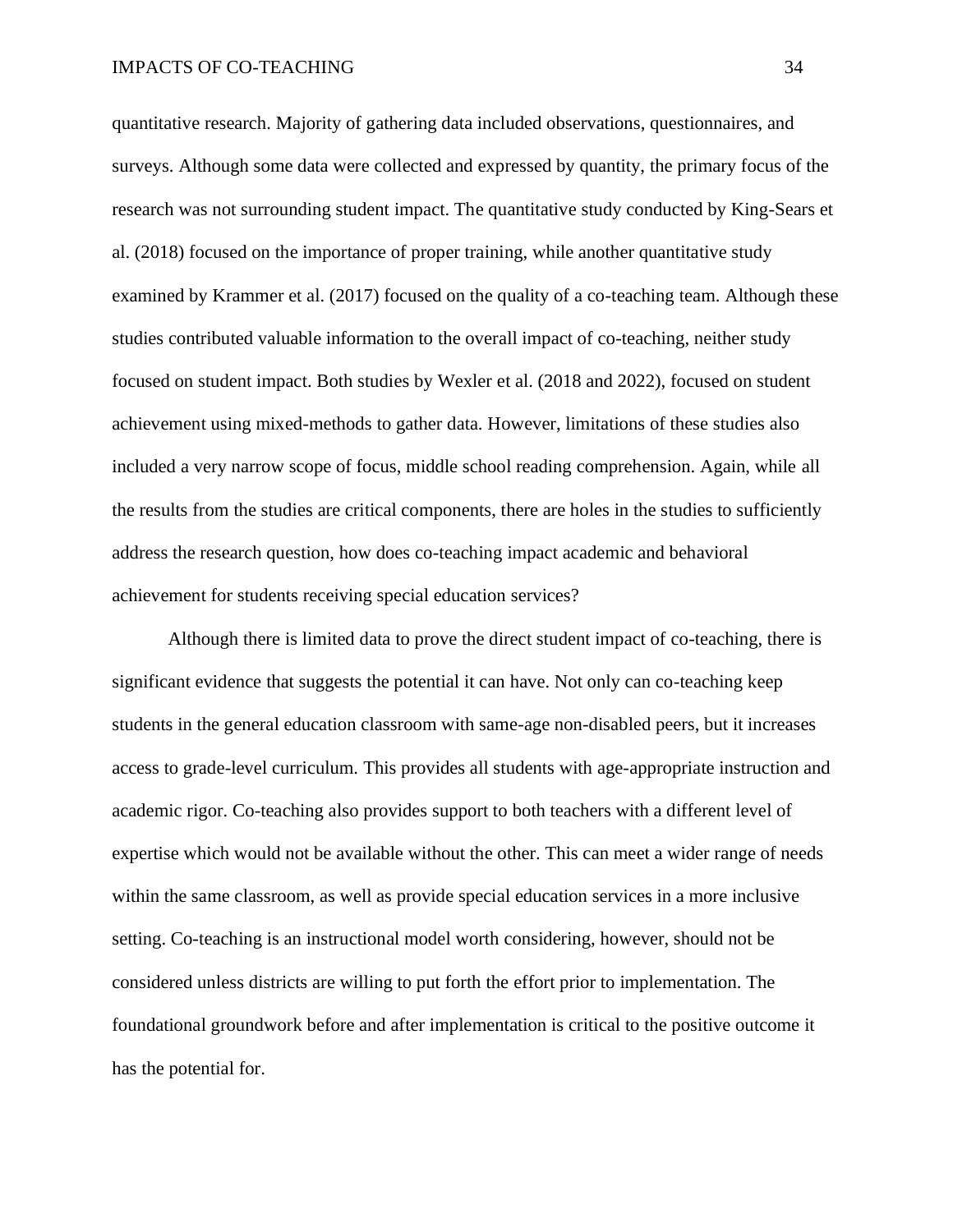# **Application**

After analyzing the research and taking away important insights, now what? How can this information be used to improve the co-teaching process? The following section provides recommendations on how to apply this knowledge to strengthen the co-teaching process. Districts, school administrators, and teachers can consider this information prior to implementing it to develop a more solid foundation.

The first step to consider is creating a scope and sequence for co-teaching. This can be developing a training process from start to finish. As many of the studies discussed, one of the most important components missing was proper training. While there are several co-teaching approaches, how can these approaches be used more effectively? Also, what does it look like to be a co-teacher? Part of the training process could include modeling from professional coteaching trainers. Having these professionals' model each of the six approaches and demonstrate the fluidity between each one could be a strong training opportunity that many schools are lacking. In addition to providing hands-on training, ongoing training and support after implementation are also just as critical. This could include observations from the training professionals, gathering feedback on challenges and strengths, and more modeling. The importance of proper training was proven by both studies conducted by Wexler et al. (2018 and 2022). The first study resulted in poor results of student impact and the consensus was related to lack of training. The second study was conducted after professional development took place, which resulted in positive student outcomes. The front-end components need to be established prior to starting this instructional model to ensure those clear expectations are established, and the tools are provided to attain them.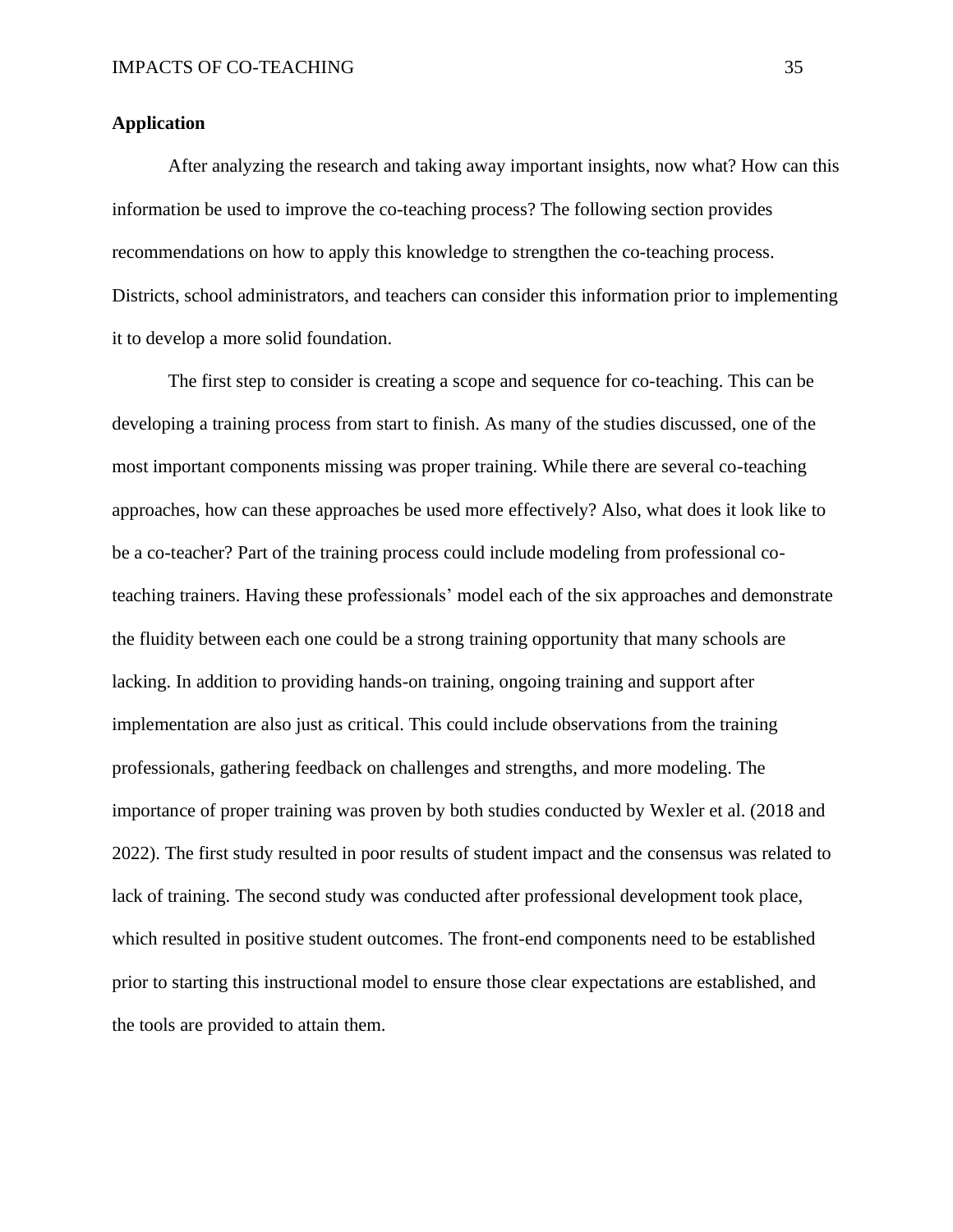The next most common result from the studies included a lack of co-planning and collaboration time. This is typically something controlled by administrators, who set the school schedules. The importance of administrator support is critical to the success of co-teaching. Teachers often report there is no extra time in the day to squeeze in anything additional to their already full plate. Developing a schedule that includes common prep times and a regular set coplanning time is one way to support teachers throughout the experience. The study by Krammer et al. (2017) established that without this critical time together, co-teaching partners lack established roles and responsibilities. Not only did this result in contention between the partners, but it directly impacted the quality of the co-teaching. Based on the results of several studies examined, this collaborative time should be non-negotiable.

The last recommendation surrounds the importance of data to support if co-teaching is making a positive impact on student achievement. This includes tracking data before and after implementing co-teaching, specifically for students receiving special education services. How does co-teaching impact their ability to meet IEP goals and objectives? Were they able to meet their goals and objectives more effectively with co-teaching or pull-out services? This data could serve as a critical component to establish the overall effectiveness of this instructional model, yet there is minimal evidence to support it. Regular progress monitoring and data collection around this topic can also serve as a tool to make necessary adjustments along the way. If data tracks stagnant movement, adjusting teaching strategies within the co-teaching approaches could serve as one way to differentiate instruction. With this type of instructional model, change can be the missing puzzle piece to making the largest impact and closing the achievement gap more effectively.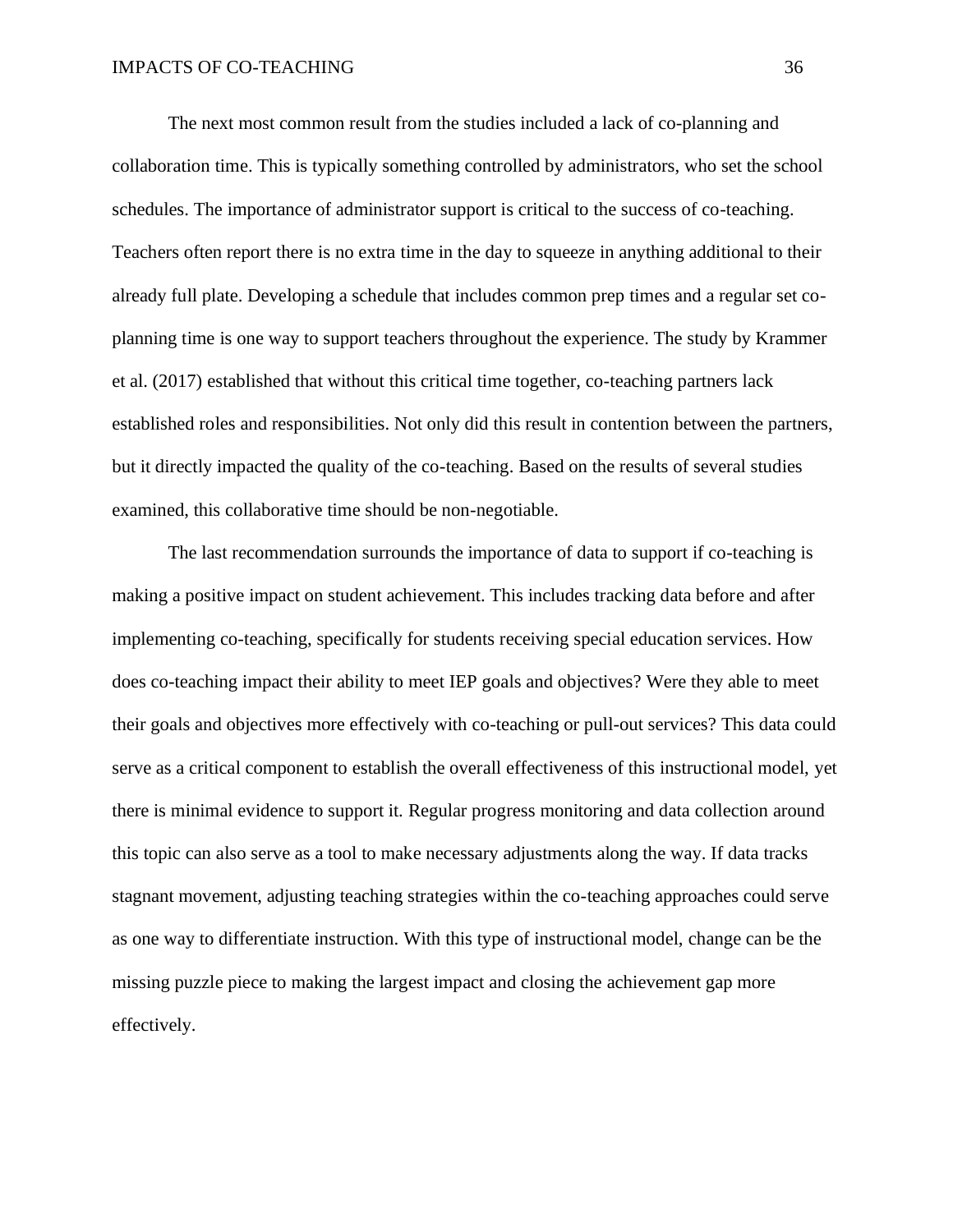All the recommendations to enhance the co-teaching process are directly correlated to the impact of co-teaching. Based on feedback from students in a co-taught classroom, they feel more supported and held to a higher standard in this type of learning environment (Friend et al., 2010). This response was consistent with another study conducted by Keeley et al. (2017), which also provided positive student feedback. Students indicated they felt more supported, their needs can be met more quickly, and they prefer two teachers in the classroom rather than one (Keeley et al., 2017). Knowing the potential co-teaching has in the classroom, is the time and effort worth it in the end? Could future studies provide a more in-depth understanding of academic and behavioral achievement to the students that need it the most?

#### **Future Studies**

As mentioned previously, there is a lack of data to support the direct impact co-teaching has on student achievement. This instructional model is a special education service delivery model, yet there is no substantial evidence to support that it is effective. This data would be ideal for districts to use to determine if co-teaching is an instructional model worth considering. Future studies could revolve around academic achievement at all age levels, disability categories, content areas, as well as behavioral achievement. While this would be a large task to conduct, the outcome could provide research-based results to determine if this is the right fit for specific age groups, disability categories, or content areas. Like all studies, limitations for this research could pose a challenge, but the return on investment could be more impactful. The data would be originating from student performance data points, rather than self-reporting, which is a more reliable source of data.

Every student on an IEP must receive their services in the least restrictive environment possible, without appropriate data, how will teachers know if co-teaching meets those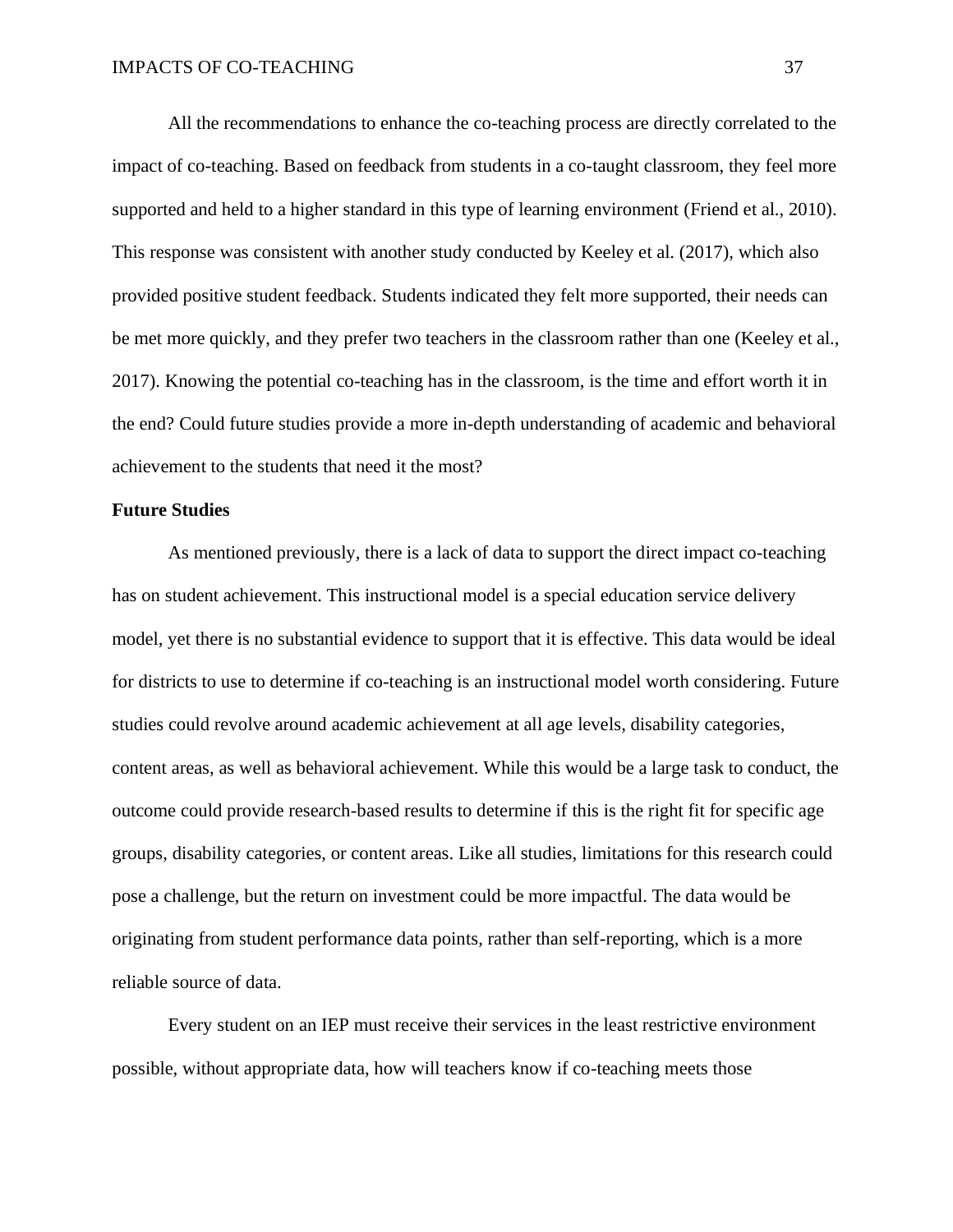requirements? As previously stated, co-teaching provides opportunities for consistent exposure to grade-level curriculum within the natural learning environment. However, it is not the best fit for every student. Depending on the severity of the disability, pull-out services could be the least restrictive for certain populations of students. New research including disability categories and severity levels needs to be conducted. This research will provide results indicating if specific disabilities have more impactful results with co-teaching and if other disabilities do not have the same success. Learning this information would provide insight to districts and schools with which population to consider co-teaching.

In addition to the disability category, another helpful research study with a focus on the specific age of students would be extremely beneficial. Does co-teaching have higher success with elementary students, or perhaps it is a better fit for middle and high school students? What are the benefits of co-teaching in each of these age categories? This research study would help narrow the focus for districts and put additional training resources in place for the age range that would have the highest level of success.

Lastly, although academic achievement is the most important component of any kind of instructional program, the behavioral achievement is also just as important. Many students receiving special education services struggle with behavior. The function of behavior varies from student to student, but common functions include boredom, frustration, confusion, and attention. Does a co-teaching environment have a positive impact on behavior? The study by Weiss et al. (2020) had positive results regarding behavior and included an increase in engagement and comprehension of skills. A more in-depth examination of behavior in a co-taught classroom would be very beneficial. Just like when reviewing disability categories and age groups, the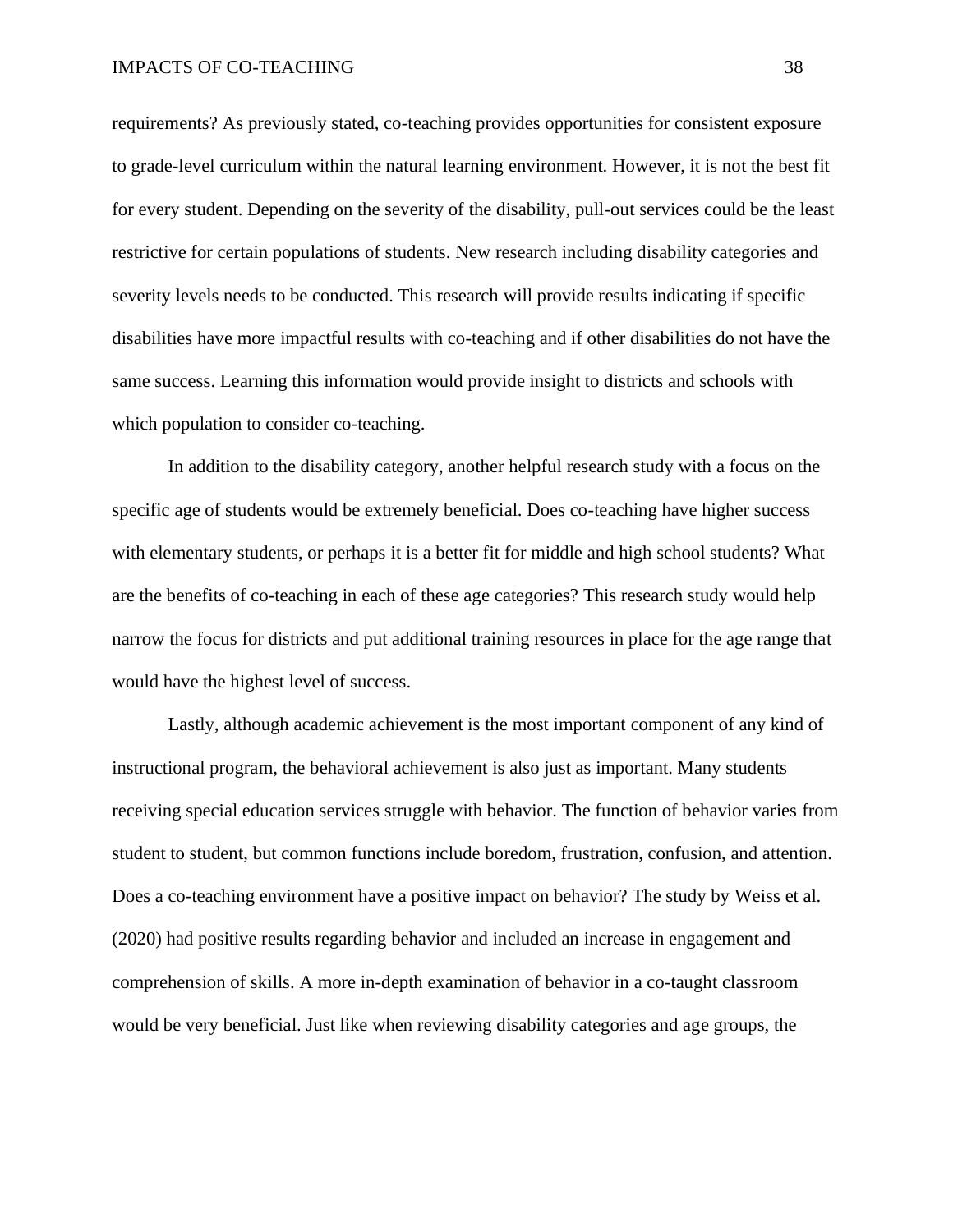behavior could be viewed the same way. Are certain populations of students a better fit for coteaching? Positive or negative, what type of behavioral changes take place in this environment?

Digging deeper into the research to specifically narrow the scope of focus would provide substantial data to support when co-teaching could be the most appropriate. This means that districts could put more resources into the program with confidence knowing that the population of students and teachers participating have the most appropriate recipe leading to a positive impact.

#### **Conclusion**

Given the diverse needs of students in a general education classroom with one teacher to meet all their needs, this can feel impossible and overwhelming. Most teachers do not have training or extensive knowledge to meet all these unique needs. With the support of a teaching partner, it does not have to feel impossible. Co-teaching is designed to keep students in their natural environment along with the support of two teachers in the classroom to meet individual needs. While the positive aspects of co-teaching are very appealing, results from the extensive research conclude there is more to consider.

Studies conducted by Iacono et al. (2021) and Keeley et al. (2017) both examined the effectiveness of the six approaches to co-teaching. In review, the six approaches include: one teach/one observe, station teaching, parallel teaching, alternative teaching, team teaching, and one teach/one assist (Friend et al., 2010). While all these approaches can provide variety and options for unique ways to teach content, results from both studies indicated that not all the approaches are equally effective. Outside of the typical six approaches to co-teaching, other studies such as the one completed by Weiss et al. (2020), examined the use of other approaches and compared the effectiveness to the traditional six. This study used a three-element approach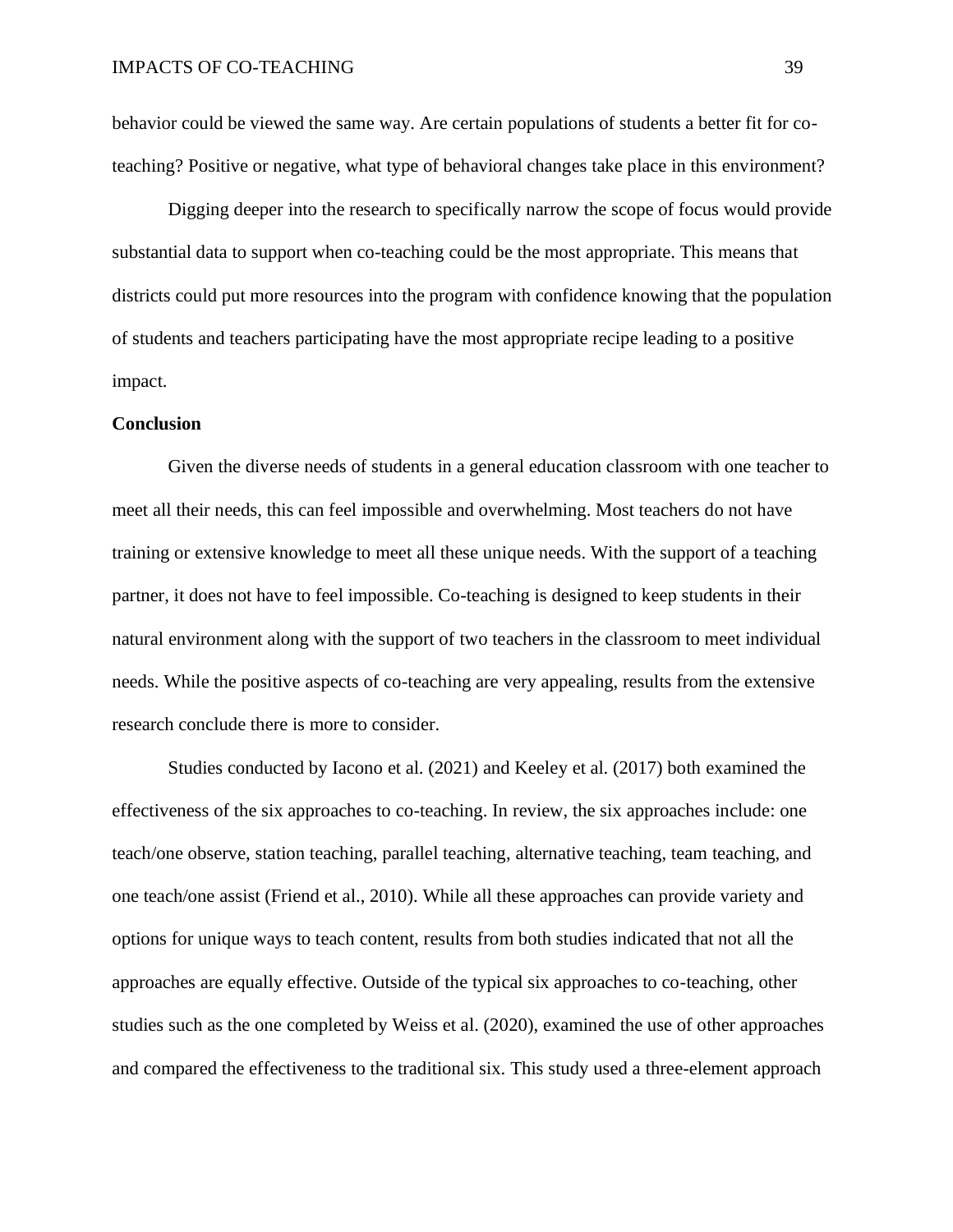to co-teaching which focused on independent and guided practice times in the classroom. Results compared to the six approaches were positive overall and appeared to have a direct impact on student academic and behavioral performance. The purpose of the comparison between the different approaches was to exhibit the wide variety of options available with co-teaching. There is no one size fits all approach, it can be fluid and adjusted to meet the needs of the learners.

In addition to the effective components of co-teaching, came barriers. Common barriers that were consistently mentioned in nearly every study included lack of proper training, coplanning times, collaboration, personality differences between teaching partners, and roles and responsibilities. These barriers contributed to the overall results of co-teaching and prevented many classrooms from reaching their highest potential. There is no doubt that these barriers can lead to a negative outcome or lack of progress but knowing this information prior to implementation can alter the trajectory of the co-teaching process.

Although the overall results of the research studies lacked data to support the direct impact co-teaching has on student achievement, the information learned is beneficial. Coteaching is a complex service delivery model which should be taken seriously. This is a highquality level of academic instruction from two trained teachers with different areas of expertise. As districts are making more of an effort to develop inclusive classrooms for all students, coteaching is one strategy that can deliver special education services in the natural learning environment. While considering this model as an option for schools and using the knowledge learned from the research studies, administrators must do their due diligence to implement coteaching with a strong foundation.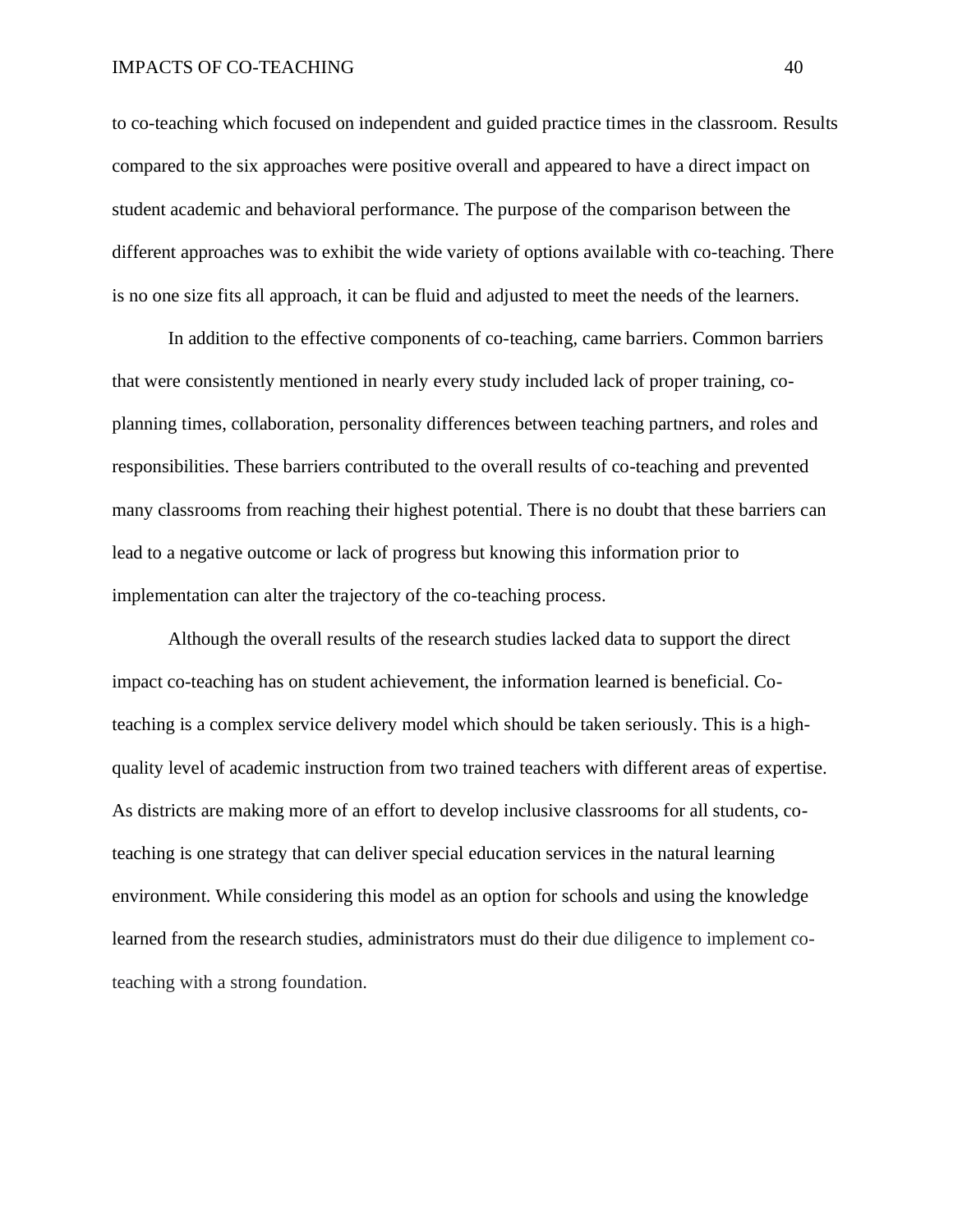#### **References**

Bateman, D., & Cline, J. L. (2016). *A teacher's guide to special education* (2014b ed.). Ascd.

- Casserly, A. M., & Padden, A. (2017). Teachers' views of co-teaching approaches in addressing pupils with special educational needs (SEN) in multi-grade classrooms. *European Journal of Special Needs Education*, *33*(4), 555–571. https://doi.org/10.1080/08856257.2017.1386315
- Fisher, G. (2007). Archived: 25-year history of the IDEA. Ed.Gov. [https://doi.org/http://www.ed.gov/policy/speced/leg/idea/history.html](https://doi.org/http:/www.ed.gov/policy/speced/leg/idea/history.html)
- Friend, M., Cook, L., Hurley-Chamberlain, D., & Shamberger, C. (2010). Co-Teaching: An illustration of the complexity of collaboration in special education. *Journal of Educational and Psychological Consultation*, *20*(1), 9–27. https://doi.org/10.1080/10474410903535380
- Gurgur, H., & Uzuner, Y. (2011). Examining the implementation of two co-teaching models: team teaching and station teaching. *International Journal of Inclusive Education*, *15*(6), 589–610.<https://doi.org/10.1080/13603110903265032>
- Iacono, T., Landry, O., Garcia-Melgar, A., Spong, J., Hyett, N., Bagley, K., & McKinstry, C. (2021). A systematized review of co-teaching efficacy in enhancing inclusive education for students with disability. *International Journal of Inclusive Education*, 1–15. https://doi.org/10.1080/13603116.2021.1900423
- Keeley, R., Brown, M., & Knapp, D. (2017). Evaluation of the student experience in the cotaught classroom. *International Journal of Special Education*, *32*(3), 520–537. https://doi.org/https://files.eric.ed.gov/fulltext/EJ1184125.pdf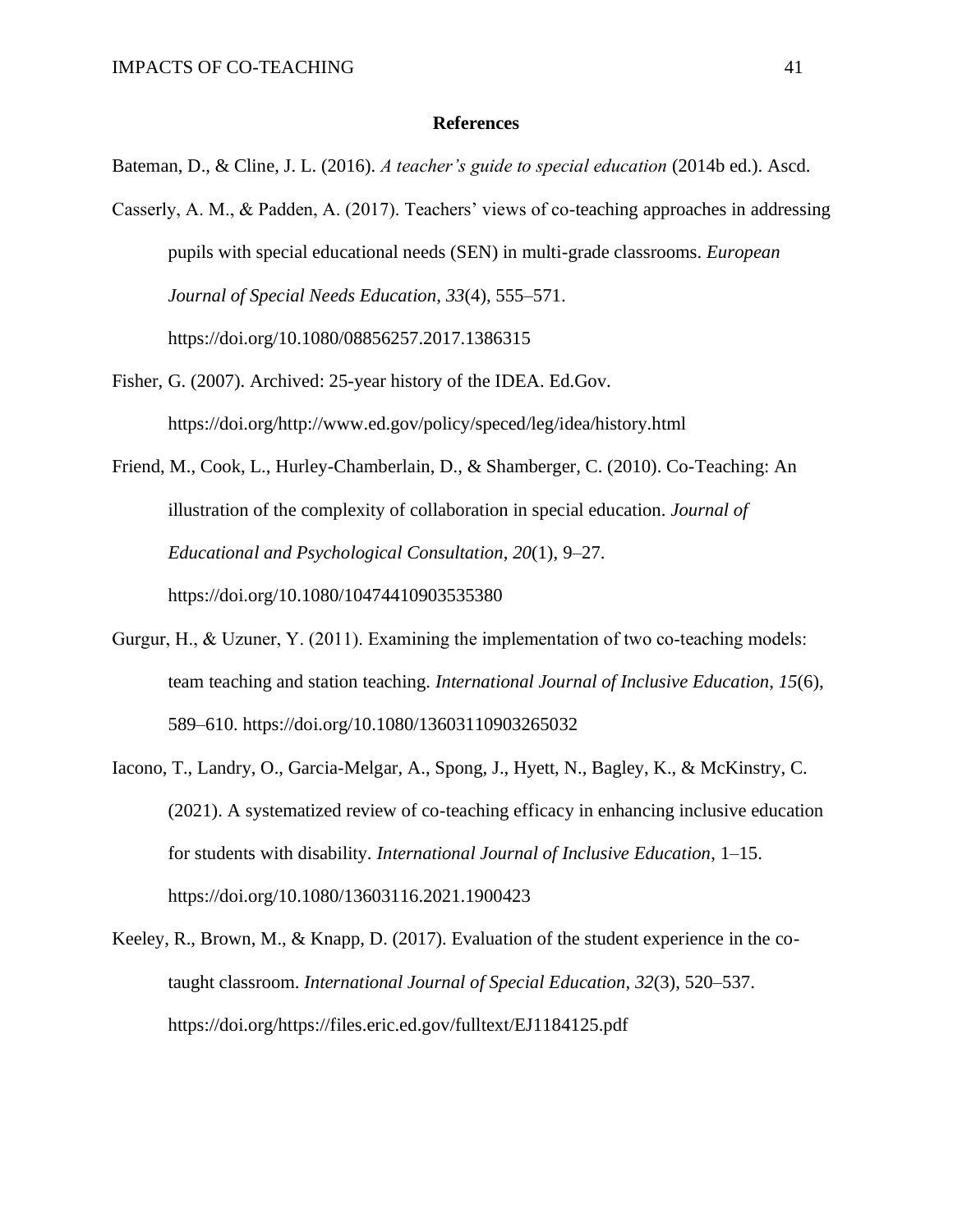- King-Sears, M. E., Jenkins, M. C., & Brawand, A. (2018). Co-teaching perspectives from middle school algebra co-teachers and their students with and without disabilities. *International Journal of Inclusive Education*, *24*(4), 427–442. <https://doi.org/10.1080/13603116.2018.1465134>
- Krammer, M., Gastager, A., Lisa, P., Gasteiger-Klicpera, B., & Rossmann, P. (2017). Collective self-efficacy expectations in Co-teaching teams – what are the influencing factors? *Educational Studies*, *44*(1), 99–114. https://doi.org/10.1080/03055698.2017.1347489
- Lehane, P., & Senior, J. (2019). Collaborative teaching: Exploring the impact of co-teaching practices on the numeracy attainment of pupils with and without special educational needs. *European Journal of Special Needs Education*, *35*(3), 1–15. https://doi.org/10.1080/08856257.2019.1652439
- Oh-Young, C., & Filler, J. (2015). A meta-analysis of the effects of placement on academic and social skill outcome measures of students with disabilities. *Research in Developmental Disabilities*, *47*(1), 80–92. https://doi.org/10.1016/j.ridd.2015.08.014
- Rotatori, A. F., Obiakor, F. E., & Bakken, J. P. (2011). History of special education (Vol. 21, pp. 1–378). Emerald.
- Shin, M., Lee, H., & McKenna, J. W. (2015). Special education and general education preservice teachers' co-teaching experiences: A comparative synthesis of qualitative research. *International Journal of Inclusive Education*, *20*(1), 91–107. https://doi.org/10.1080/13603116.2015.1074732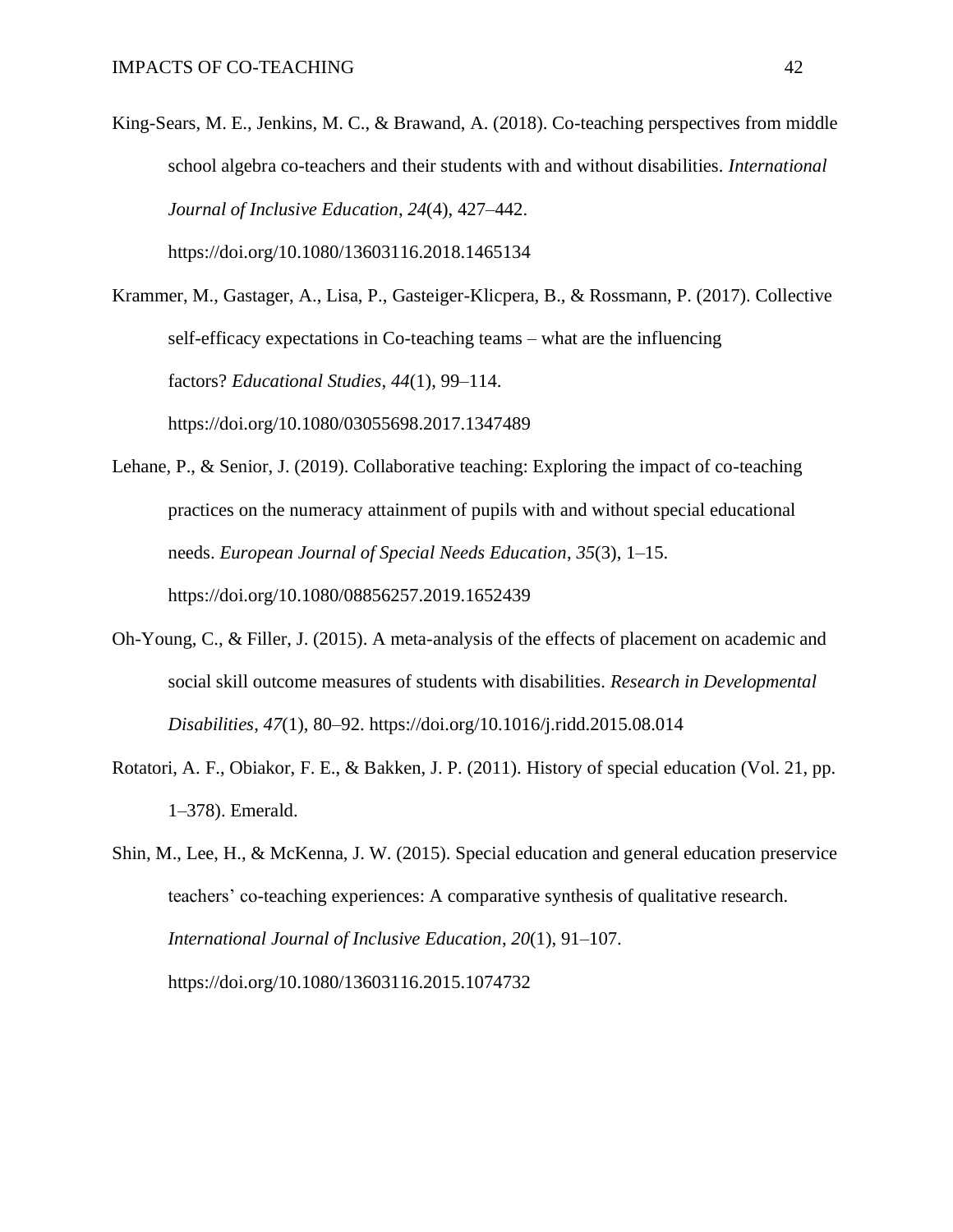- Sinclair, A. C., Bray, L. E., Wei, Y., Clancy, E. E., Wexler, J., Kearns, D. M., & Lemons, C. J. (2018). Co Teaching in content area classrooms: Lessons and guiding questions for administrators. *NASSP Bulletin*, *102*(4), 303–322. https://doi.org/10.1177/0192636518812701
- Strogilos, V., Avramidis, E., Voulagka, A., & Tragoulia, E. (2018). Differentiated instruction for students with disabilities in early childhood co-taught classrooms: Types and quality of modifications. *International Journal of Inclusive Education*, *24*(4), 443–461. https://doi.org/10.1080/13603116.2018.1466928
- Sweigart, C. A., & Landrum, T. J. (2014). The impact of number of adults on instruction: Implications for co-teaching. *Preventing School Failure: Alternative Education for Children and Youth*, *59*(1), 22–29. https://doi.org/10.1080/1045988x.2014.919139
- U.S. Department of Education. (2000). *Every student succeeds act (ESSA) | U.S. department of education*. U.S. Department of Education. https://www.ed.gov/essa
- Weiss, M. P., Glaser, H., & Lloyd, J. W. (2020). An exploratory study of an instructional model for co-teaching. *Exceptionality*, 1–14. https://doi.org/10.1080/09362835.2020.1727338
- Wexler, J., Kearns, D. M., Lemons, C. J., Mitchell, M., Clancy, E., Davidson, K. A., Sinclair, A. C., & Wei, Y. (2018). Reading comprehension and co-teaching practices in middle school English language arts classrooms. *Exceptional Children*, *84*(4), 384–402. https://doi.org/10.1177/0014402918771543
- Wexler, J., Kearns, D. M., Lemons, C. J., Shelton, A., Pollack, M. S., Stapleton, L. M., Clancy, E., Hogan, E., & Lyon, C. (2022). Improving literacy instruction in co-taught middle school classrooms to support reading comprehension. *Contemporary Educational Psychology*, *68*, 102040. https://doi.org/10.1016/j.cedpsych.2021.102040